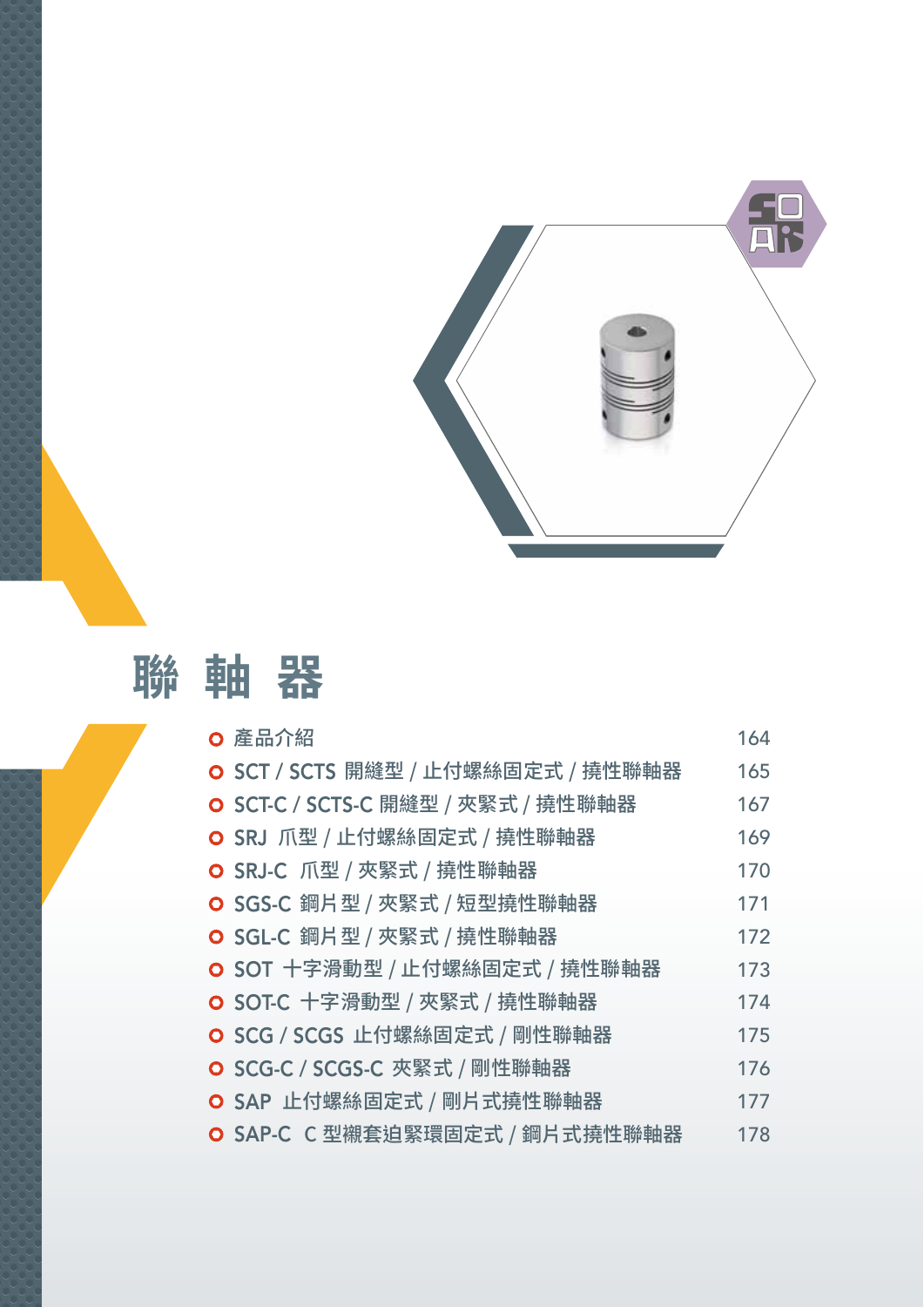

# **產品介紹**

### ◈ 聯軸器介紹

聯軸器是連接兩個不同機器的軸,使之 供回轉,在容許範圍內的軸向、平行、 角度偏差位移時仍能正常的運作、並傳 遞安全轉矩的一種機械裝置。

#### ◈ 使用目的

- 連結二個個別製造的旋轉機器的軸 ( 如馬達和螺桿 ),在需要更換或維修 時可以拆。
- 增加機械的可撓性,允許軸有小幅度 的偏差。
- 聯軸器為一種安全裝置,保護機構免 於撞損。
- 調整或改善轉元件的振動特性。
- 功率或轉矩的傳達。

#### ◈ 聯軸器種類

一般聯軸器可分為撓性及剛性聯軸器兩 大類。

- 撓性聯軸器: 當動力傳達、兩軸要配置成一直線發 生困難時,或者兩軸之安裝非常簡單 時,應使用可撓性聯軸器,它具有緩 和衝擊、吸收平行、偏角、軸向位差、 改善系統傳動動力特性的功能,因此 在安装時,即使軸發生少許之偏差, 而軸承也不會有勉強之情形,在市場 上應用非常廣泛。
- 剛性聯軸器: 可精確的傳遞扭矩,為一無法造成偏 心、偏角之元件,能使被連接的兩軸 固定成為一體,因此使用上同心度必 需要求非常高。

圖 1.1 固定式螺絲式

有頭內六角螺絲

内去鱼网党舰线

圖 1.2 夾緊式

# 品

聯軸器

## ◈ 聯軸器的固定方式

- 止付螺絲固定式: 係以四根固定止付螺絲以 90°或 120°角固定於軸心上,體積小、安裝 容易、成本低,但因機械長時間的轉動、衝擊而使螺絲鬆脫、軸心表 面容易有螺絲壓痕、拆卸困難。此固定方式成本低。
- 夾緊式:

聯軸器雙邊各有切開之溝槽形成彈性作用,並在夾軸兩邊插入二或四 支有頭內六角螺絲,使溝槽縮緊住軸心;拆卸容易、不易損傷軸心, 有較佳的穩定、保持力。

- 鍵槽型: 止付螺絲固定式及夾緊式皆可加工鍵槽,利用鍵的嵌合,防止滑動, 適合高扭矩之機構。
- 免鍵式壓環固定式: 利用壓環逼緊軸心,以致收合夾緊。

#### ◈ 聯軸器偏差調整

聯軸器容許微量偏差,偏差過大會造成聯軸器及軸心斷裂,因此在機械組裝時,請注意精度平 衝校正的動作,以利安裝、延長使用壽命,以提高機械效率。

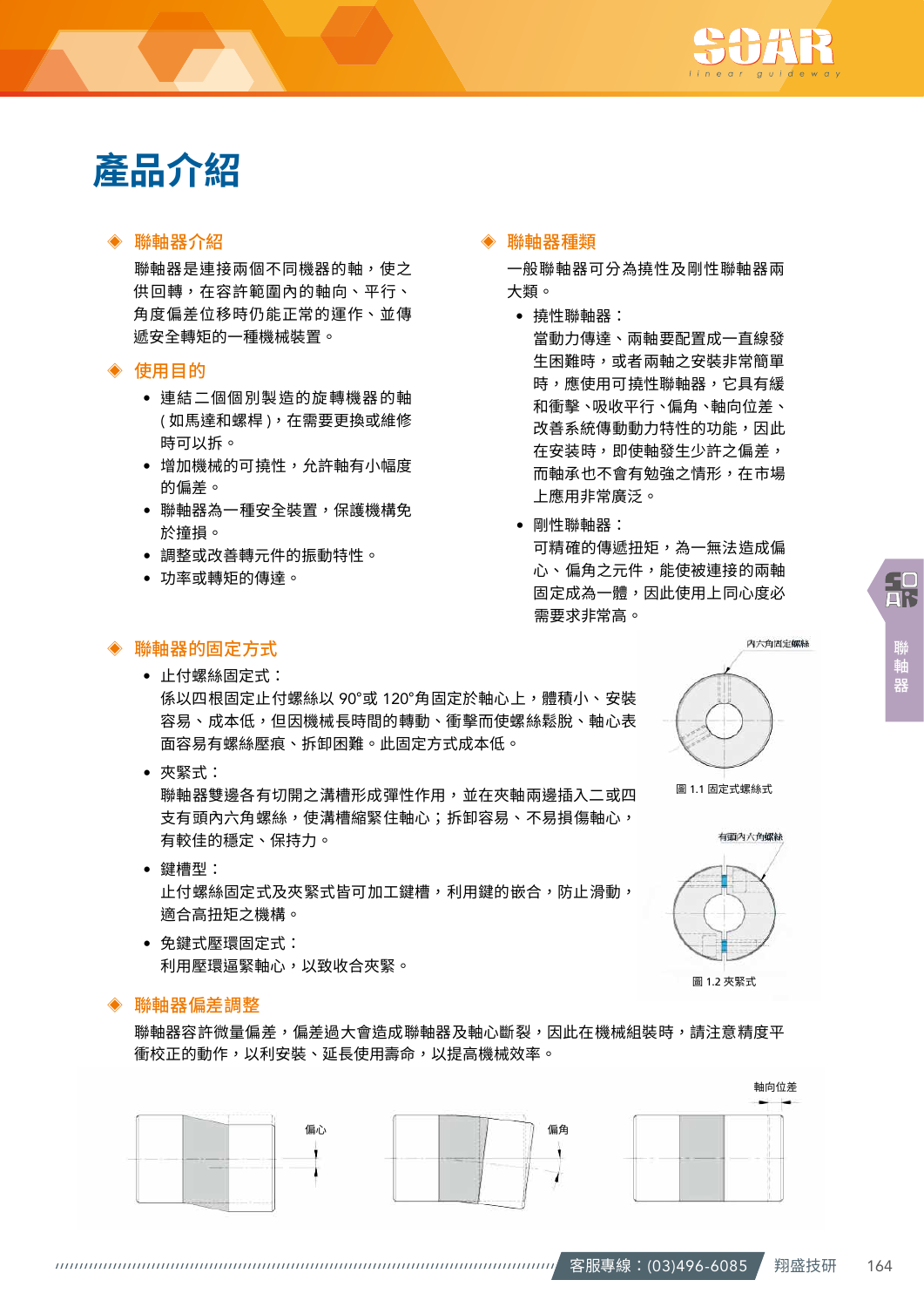

# **開縫型 / 止付螺絲固定式 / 撓性聯軸器 SCT / SCTS**

**Slitted / Set screw tyep / Flexible coupling**



# ◈ 材質 Material

SCT 系列: 鋁合金 Aluminum alloy SCTS 系列:不銹鋼 Stainless steel

### 表面處理 Surface Treament

SCT:陽極處理 Anodizing standard white

## ◈ 特性 Features

- 一體成型
- 零背隙
- 剛性大
- 適合譯碼器、小馬力傳動機構、 高精密傳動上
- 偏角誤差較佳
- 不銹鋼材質扭力較佳
- 固定方式:止付螺絲固定式

# 型號 Type 孔徑 Inside dia

型號表示 Produce No SCT-20 – ø5xø5

- One-body shape
- Zero backlash
- Sultable for encoder, low horsepower transmlssion bodles and high preclslon transmlssion mechanism
- High deflection
- Toque in SUS is better
- Fixed mode: Set screw type



| 尺寸 Dimension<br>單位 / unit: mm |    |      |      |     |                |                       |                    |                |  |  |  |  |
|-------------------------------|----|------|------|-----|----------------|-----------------------|--------------------|----------------|--|--|--|--|
| <b>Catalog Number</b><br>型號   | D  |      | Г    | G   | M              |                       | d1xd2<br>標準孔徑 (H7) | Mass 重量<br>(g) |  |  |  |  |
|                               | 8  |      |      | 1.7 |                | Min<br>$\overline{2}$ | Max<br>4           | 1.3            |  |  |  |  |
| SCT-8                         |    | 3.5  | 14.0 |     | M <sub>2</sub> |                       |                    |                |  |  |  |  |
| <b>SCT-12</b>                 | 12 | 5.0  | 18.5 | 2.5 | M2.5           | 3                     | 6                  | 4.5            |  |  |  |  |
| <b>SCT-16</b>                 | 16 | 6.5  | 23.0 | 3.0 | M <sub>3</sub> | 4                     | 8                  | 9.5            |  |  |  |  |
| <b>SCT-20</b>                 | 20 | 7.5  | 26.0 | 3.5 | M4             | 5                     | 10                 | 18.0           |  |  |  |  |
| <b>SCT-25</b>                 | 25 | 8.5  | 31.0 | 4.0 | M4             | 5                     | 12                 | 33.0           |  |  |  |  |
| <b>SCT-32</b>                 | 32 | 12.0 | 41.0 | 6.0 | M <sub>5</sub> | 6                     | 14                 | 80.0           |  |  |  |  |
| <b>SCT-40</b>                 | 40 | 16   | 56.0 | 8.0 | M <sub>5</sub> | 8                     | 20                 | 170.0          |  |  |  |  |
| <b>SCT-50</b>                 | 50 | 18   | 71.0 | 9   | M <sub>6</sub> | 12                    | 25                 | 300.0          |  |  |  |  |
| <b>SCT-63</b>                 | 63 | 22   | 90.0 | 11  | M <sub>8</sub> | 15                    | 35                 | 470.0          |  |  |  |  |
| <b>SCTS-12</b>                | 12 | 5    | 18.5 | 2.5 | M2.5           | 3                     | 6                  | 14.0           |  |  |  |  |
| <b>SCTS-16</b>                | 16 | 6.5  | 23.0 | 3.0 | M <sub>3</sub> | 4                     | 8                  | 30.0           |  |  |  |  |
| SCTS-20                       | 20 | 7.5  | 26.0 | 3.5 | M4             | 5                     | 10 <sup>°</sup>    | 50.0           |  |  |  |  |
| SCTS-25                       | 25 | 8.5  | 31.0 | 4.0 | M4             | 6                     | 12                 | 100.0          |  |  |  |  |
| SCTS-32                       | 32 | 12   | 41.0 | 6.0 | M <sub>5</sub> | 6                     | 14                 | 220.0          |  |  |  |  |
| <b>SCTS-40</b>                | 40 | 16   | 56.0 | 8.0 | M <sub>5</sub> | 8                     | 20                 | 480.0          |  |  |  |  |
| <b>SCTS-50</b>                | 50 | 18   | 71.0 | 9   | M6             | 12                    | 25                 | 700.0          |  |  |  |  |
| SCTS-63                       | 63 | 22   | 90.0 | 11  | M8             | 15                    | 35                 | 1300.0         |  |  |  |  |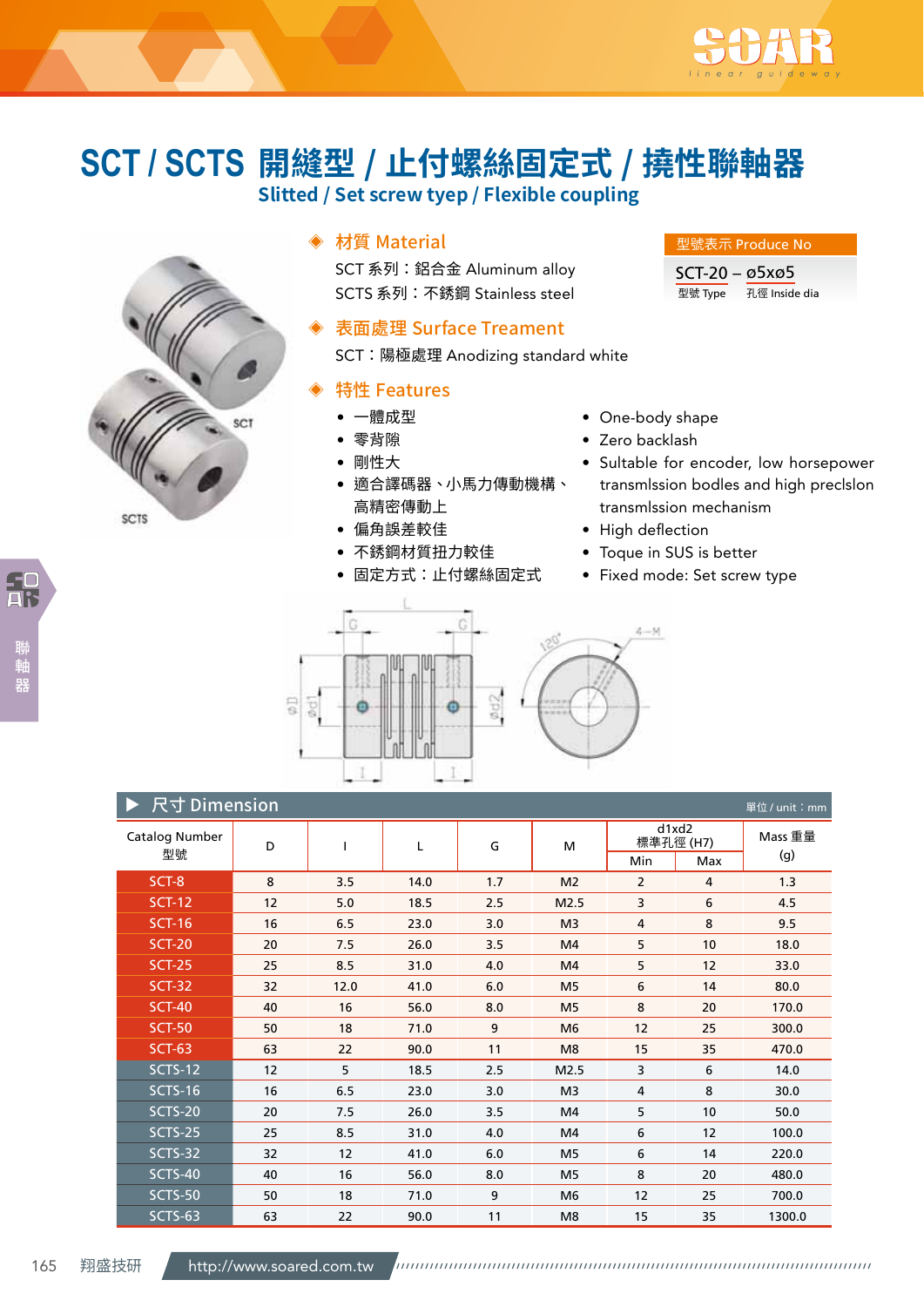

| 性能 Specifications    |                               |                              |                                                       |                                                    |                                           |                                        | 單位 / unit: mm                                        |
|----------------------|-------------------------------|------------------------------|-------------------------------------------------------|----------------------------------------------------|-------------------------------------------|----------------------------------------|------------------------------------------------------|
| Catalog Number<br>型號 | Rated Torque<br>一般扭力<br>(N.m) | Max. Torque<br>最大扭力<br>(N.m) | Max.<br>Rotational<br>Frequency<br>最高迴轉速<br>(Rpm/min) | Moment of<br>Inertia<br>慣性<br>(kq.m <sup>2</sup> ) | Errors of<br>Eccentricity<br>容許偏心<br>(mm) | Errors of<br>Angularity<br>容許偏角<br>(°) | <b>Errors of Shaft</b><br>End-play<br>容許軸向位差<br>(mm) |
| SCT-8                | 0.1                           | 0.2                          | 48000                                                 | $1.2x10^{-8}$                                      | 0.10                                      | $\overline{2}$                         | ±0.2                                                 |
| <b>SCT-12</b>        | 0.2                           | 0.4                          | 32000                                                 | $8.3x10^{-8}$                                      | 0.10                                      | $\overline{2}$                         | ±0.3                                                 |
| <b>SCT-16</b>        | 0.3                           | 0.6                          | 24000                                                 | $3.3x10^{-7}$                                      | 0.10                                      | $\overline{2}$                         | ±0.4                                                 |
| <b>SCT-20</b>        | 0.5                           | 1.0                          | 19000                                                 | $9.0x10^{-7}$                                      | 0.10                                      | $\overline{2}$                         | ±0.4                                                 |
| <b>SCT-25</b>        | 1.0                           | 2.0                          | 15000                                                 | $2.6x10^{-6}$                                      | 0.15                                      | $\overline{2}$                         | ±0.5                                                 |
| <b>SCT-32</b>        | 2.0                           | 4.0                          | 12000                                                 | $9.6x10^{-6}$                                      | 0.15                                      | $\overline{2}$                         | ±0.5                                                 |
| <b>SCT-40</b>        | 5.0                           | 10.0                         | 9600                                                  | $3.2x10^{-5}$                                      | 0.20                                      | $\overline{2}$                         | ±0.5                                                 |
| <b>SCT-50</b>        | 10.0                          | 20.0                         | 7700                                                  | $1.0x10^{-4}$                                      | 0.20                                      | $\overline{2}$                         | ±0.5                                                 |
| <b>SCT-63</b>        | 20.0                          | 40.0                         | 6100                                                  | $3.2 \times 10^{-4}$                               | 0.20                                      | 2                                      | ±0.5                                                 |
| <b>SCTS-12</b>       | 0.3                           | 0.6                          | 32000                                                 | $2.1x10^{-7}$                                      | 0.10                                      | $\overline{2}$                         | ±0.3                                                 |
| <b>SCTS-16</b>       | 0.5                           | 1.0                          | 24000                                                 | $8.4x10^{-7}$                                      | 0.10                                      | $\overline{2}$                         | ±0.3                                                 |
| <b>SCTS-20</b>       | 1.0                           | 2.0                          | 19000                                                 | $2.4x10^{-6}$                                      | 0.10                                      | $\overline{2}$                         | ±0.3                                                 |
| <b>SCTS-25</b>       | 2.0                           | 4.0                          | 15000                                                 | $6.8x10^{-6}$                                      | 0.15                                      | $\overline{2}$                         | ±0.4                                                 |
| <b>SCTS-32</b>       | 3.5                           | 7.0                          | 12000                                                 | $2.6x10^{-5}$                                      | 0.15                                      | $\overline{2}$                         | ±0.5                                                 |
| SCTS-40              | 8.0                           | 16.0                         | 9600                                                  | $8.7x10^{-5}$                                      | 0.20                                      | $\overline{2}$                         | ±0.5                                                 |
| <b>SCTS-50</b>       | 15.0                          | 30.0                         | 7700                                                  | $2.7 \times 10^{-4}$                               | 0.20                                      | $\overline{2}$                         | ±0.5                                                 |
| <b>SCTS-63</b>       | 35.0                          | 70.0                         | 6100                                                  | $8.4x10^{-4}$                                      | 0.20                                      | 2                                      | ±0.5                                                 |

# ▶ 標準孔徑 Stock Bores

| 標準孔徑 Stock Bores     |                                   |              |              |              |              |              |              |              |                 |              |              |              | 單位 / unit: mm |              |  |
|----------------------|-----------------------------------|--------------|--------------|--------------|--------------|--------------|--------------|--------------|-----------------|--------------|--------------|--------------|---------------|--------------|--|
| Catalog Number<br>型號 | Stock Bores 標準孔徑<br>d1xd2 (公差 H7) |              |              |              |              |              |              |              |                 |              |              |              |               |              |  |
|                      | $\overline{2}$                    | 3            | 4            | 5            | 6            | 6.35         | 8            | 9.525        | 10 <sup>1</sup> | 12           | 14           | 15           | 16            | 18           |  |
| SCT-8                | $\checkmark$                      | $\checkmark$ | $\checkmark$ |              |              |              |              |              |                 |              |              |              |               |              |  |
| <b>SCT-12</b>        |                                   | $\checkmark$ | $\checkmark$ | $\checkmark$ | $\checkmark$ |              |              |              |                 |              |              |              |               |              |  |
| <b>SCT-16</b>        |                                   |              | $\checkmark$ | $\checkmark$ | $\checkmark$ | $\checkmark$ | $\checkmark$ |              |                 |              |              |              |               |              |  |
| <b>SCT-20</b>        |                                   |              |              | $\checkmark$ | $\checkmark$ | $\checkmark$ | $\checkmark$ | $\checkmark$ | $\checkmark$    |              |              |              |               |              |  |
| <b>SCT-25</b>        |                                   |              |              | $\sqrt{}$    | $\checkmark$ | $\checkmark$ | $\checkmark$ | $\checkmark$ | $\checkmark$    | $\checkmark$ |              |              |               |              |  |
| <b>SCT-32</b>        |                                   |              |              |              | $\checkmark$ | $\checkmark$ | $\checkmark$ | $\checkmark$ | $\checkmark$    | $\checkmark$ | $\checkmark$ |              |               |              |  |
| <b>SCT-40</b>        |                                   |              |              |              |              |              | $\checkmark$ |              | $\checkmark$    | $\checkmark$ | $\checkmark$ | $\checkmark$ | $\checkmark$  |              |  |
| <b>SCT-50</b>        |                                   |              |              |              |              |              |              |              |                 | $\checkmark$ | $\checkmark$ | $\checkmark$ | $\checkmark$  | $\checkmark$ |  |
| <b>SCT-63</b>        |                                   |              |              |              |              |              |              |              |                 |              |              | $\checkmark$ | $\checkmark$  | $\checkmark$ |  |
| <b>SCTS-12</b>       |                                   | $\checkmark$ | $\checkmark$ | $\checkmark$ | $\checkmark$ |              |              |              |                 |              |              |              |               |              |  |
| <b>SCTS-16</b>       |                                   |              | $\checkmark$ | $\checkmark$ | $\checkmark$ | $\checkmark$ | $\checkmark$ |              |                 |              |              |              |               |              |  |
| <b>SCTS-20</b>       |                                   |              |              | $\checkmark$ | $\checkmark$ | $\checkmark$ | $\checkmark$ | $\checkmark$ | $\checkmark$    |              |              |              |               |              |  |
| <b>SCTS-25</b>       |                                   |              |              |              | $\checkmark$ | $\checkmark$ | $\checkmark$ | $\checkmark$ | $\checkmark$    | $\checkmark$ |              |              |               |              |  |
| <b>SCTS-32</b>       |                                   |              |              |              | $\checkmark$ | $\checkmark$ | $\checkmark$ | $\checkmark$ | $\checkmark$    | $\checkmark$ | $\checkmark$ |              |               |              |  |
| <b>SCTS-40</b>       |                                   |              |              |              |              | $\checkmark$ |              | $\checkmark$ | $\checkmark$    | $\checkmark$ | $\checkmark$ | $\checkmark$ | $\checkmark$  | $\checkmark$ |  |
| <b>SCTS-50</b>       |                                   |              |              |              |              |              |              |              |                 | $\checkmark$ | $\checkmark$ | $\checkmark$ | $\checkmark$  | $\checkmark$ |  |
| <b>SCTS-63</b>       |                                   |              |              |              |              |              |              |              |                 |              |              | $\checkmark$ | $\checkmark$  | $\checkmark$ |  |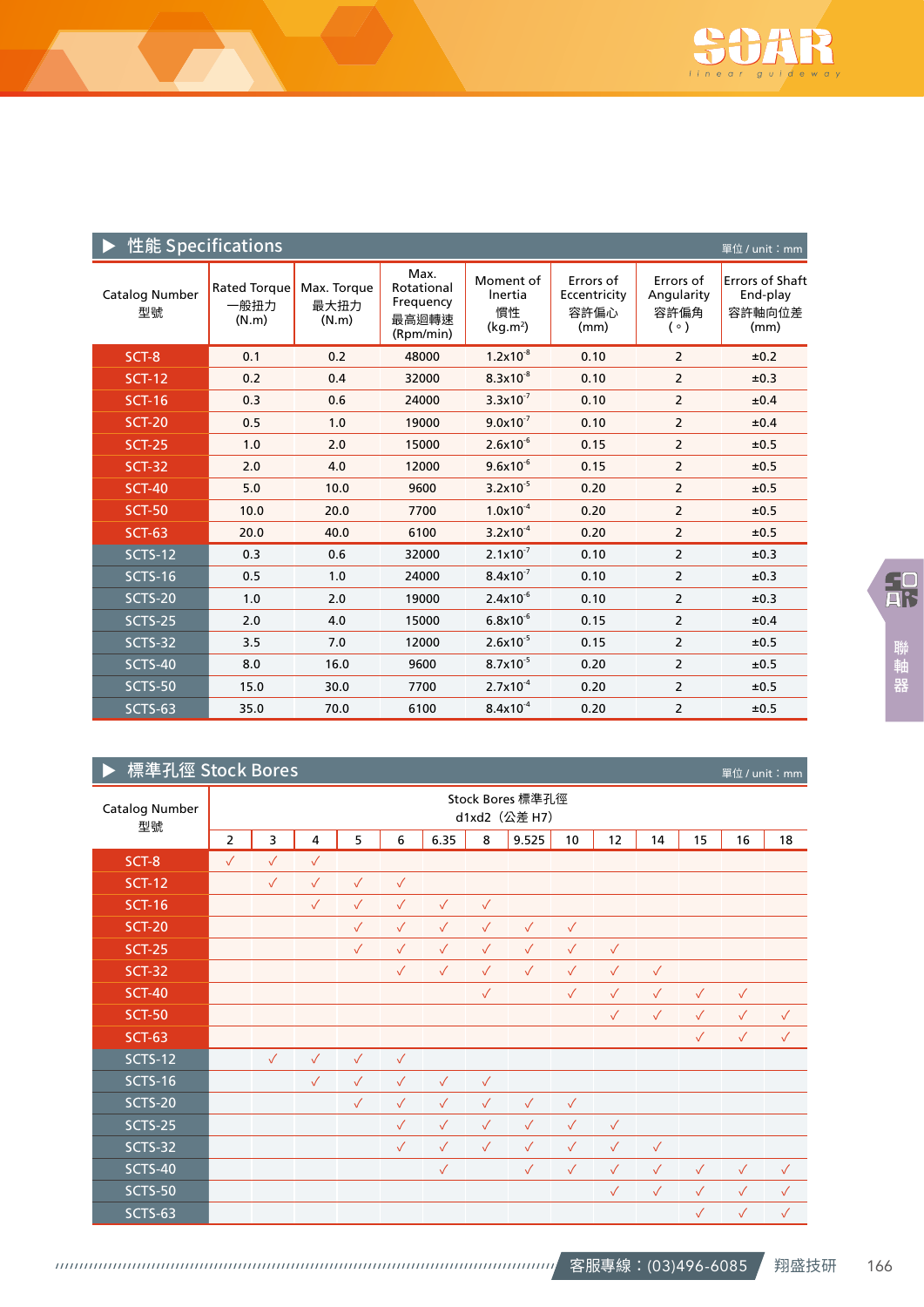

# **開縫型 / 夾緊式 / 撓性聯軸器 SCT-C / SCTS-CSlitted / Clamp tyep / Flexible coupling**



# ◈ 材質 Material

SCT-C 系列: 鋁合金 Aluminum alloy SCTS-C 系列:不銹鋼 Stainless steel

### 表面處理 Surface Treament

SCT-C:陽極處理 Anodizing standard white

### ◈ 特性 Features

- 一體成型
- 零背隙
- 剛性大
- 適合譯碼器、小馬力傳動機構、 高精密傳動上
- 偏角誤差較佳
- 不銹鋼材質扭力較佳
- 固定方式:夾緊式
- One-body shape
- Zero backlash
- Sultable for encoder, low horsepower transmlssion bodles and high preclslon transmlssion mechanism
- High deflection

外徑 040~063

- Toque in SUS is better
- Fixed mode: Clamp type





| 尺寸 Dimension<br>單位 / unit: mm |    |      |      |      |      |                |                           |     |                |  |  |
|-------------------------------|----|------|------|------|------|----------------|---------------------------|-----|----------------|--|--|
| Catalog Number<br>型號          | D  |      | Г    | G    | н    | M              | d1xd2<br>標準孔徑 (H7)<br>Min | Max | Mass 重量<br>(g) |  |  |
| <b>SCT-12C</b>                | 12 | 5.0  | 18.5 | 2.5  | 4.0  | M <sub>2</sub> | 3                         | 5   | 3.6            |  |  |
| <b>SCT-16C</b>                | 16 | 6.5  | 23.0 | 3.25 | 5.0  | M2.5           | 4                         | 6   | 9.2            |  |  |
| SCT-20C                       | 20 | 7.5  | 26.0 | 3.7  | 6.5  | M <sub>3</sub> | 4                         | 8   | 16.0           |  |  |
| <b>SCT-25C</b>                | 25 | 8.5  | 31.0 | 4.25 | 8.5  | M <sub>3</sub> | 5                         | 10  | 30.0           |  |  |
| <b>SCT-32C</b>                | 32 | 12.0 | 41.0 | 6.0  | 11.0 | M4             | 6                         | 14  | 73.0           |  |  |
| <b>SCT-40C</b>                | 40 | 16.0 | 56.0 | 8.0  | 14.0 | M <sub>5</sub> | 8                         | 16  | 160.0          |  |  |
| SCT-50C                       | 50 | 18.0 | 71.0 | 9.0  | 18.0 | M6             | 12                        | 22  | 290.0          |  |  |
| SCT-63C                       | 63 | 22.0 | 90.0 | 12.0 | 24.0 | M <sub>8</sub> | 14                        | 35  | 530.0          |  |  |
| SCTS-12C                      | 12 | 5.0  | 18.5 | 2.5  | 4.0  | M <sub>2</sub> | 3                         | 5   | 10.0           |  |  |
| SCTS-16C                      | 16 | 6.5  | 23.0 | 3.25 | 5.0  | M2.5           | 4                         | 6   | 30.0           |  |  |
| SCTS-20C                      | 20 | 7.5  | 26.0 | 3.75 | 6.5  | M <sub>3</sub> | 5                         | 8   | 49.0           |  |  |
| SCTS-25C                      | 25 | 8.5  | 31.0 | 4.25 | 8.5  | M <sub>3</sub> | 6                         | 10  | 92.0           |  |  |
| SCTS-32C                      | 32 | 12.0 | 41.0 | 6.0  | 11.0 | M4             | 8                         | 14  | 218.0          |  |  |
| SCTS-40C                      | 40 | 16.0 | 56.0 | 8.0  | 14.0 | M <sub>5</sub> | 8                         | 16  | 470.0          |  |  |
| SCTS-50C                      | 50 | 18.0 | 71.0 | 9.0  | 18.0 | M <sub>6</sub> | 12                        | 22  | 750.0          |  |  |
| SCTS-63C                      | 63 | 22.0 | 90.0 | 13.0 | 24.0 | M8             | 14                        | 35  | 1400.0         |  |  |

# 型號表示 Produce No

SCT-20C – ø5xø5 型號 Type 孔徑 Inside dia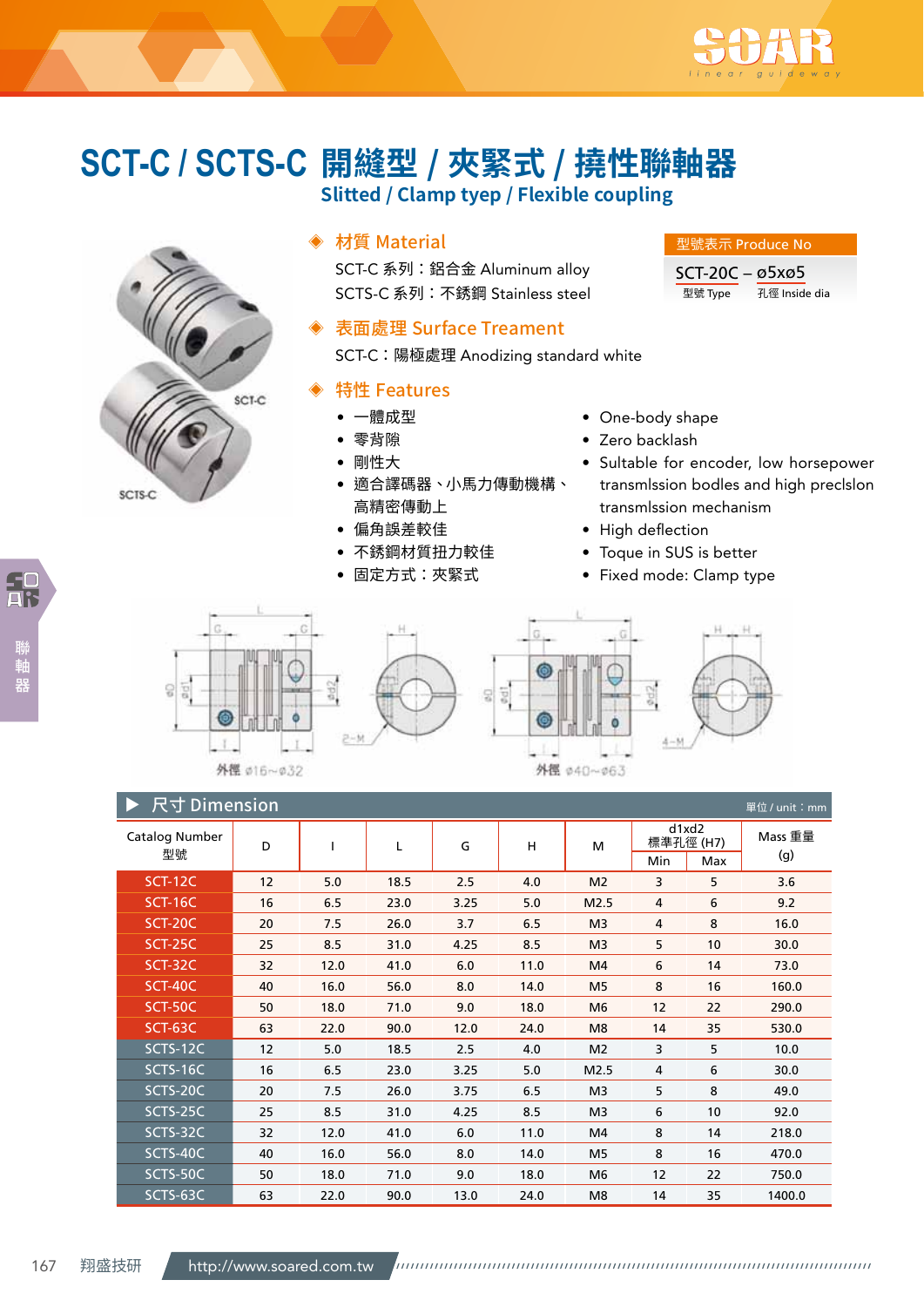

| 性能 Specifications    |                                      |                              |                                                       |                                                    |                                           |                                                | 單位 / unit:mm                                         |
|----------------------|--------------------------------------|------------------------------|-------------------------------------------------------|----------------------------------------------------|-------------------------------------------|------------------------------------------------|------------------------------------------------------|
| Catalog Number<br>型號 | <b>Rated Torque</b><br>一般扭力<br>(N.m) | Max. Torque<br>最大扭力<br>(N.m) | Max.<br>Rotational<br>Frequency<br>最高迴轉速<br>(Rpm/min) | Moment of<br>Inertia<br>慣性<br>(kg.m <sup>2</sup> ) | Errors of<br>Eccentricity<br>容許偏心<br>(mm) | Errors of<br>Angularity<br>容許偏角<br>$( \circ )$ | <b>Errors of Shaft</b><br>End-play<br>容許軸向位差<br>(mm) |
| <b>SCT-12C</b>       | 0.2                                  | 0.4                          | 12000                                                 | $7.8x10^{-8}$                                      | 0.10                                      | $\overline{2}$                                 | ±0.3                                                 |
| <b>SCT-16C</b>       | 0.3                                  | 0.6                          | 9500                                                  | $3.4x10^{-7}$                                      | 0.10                                      | $\overline{2}$                                 | ±0.4                                                 |
| SCT-20C              | 0.5                                  | 1.0                          | 7600                                                  | $9.1 \times 10^{-7}$                               | 0.10                                      | $\overline{2}$                                 | ±0.4                                                 |
| <b>SCT-25C</b>       | 1.0                                  | 2.0                          | 6100                                                  | $2.6x10^{-6}$                                      | 0.15                                      | $\overline{2}$                                 | ±0.5                                                 |
| SCT-32C              | 2.0                                  | 4.0                          | 4800                                                  | $9.7x10^{-6}$                                      | 0.15                                      | $\overline{2}$                                 | ±0.5                                                 |
| <b>SCT-40C</b>       | 5.0                                  | 10.0                         | 3800                                                  | $3.3x10^{-5}$                                      | 0.20                                      | $\overline{2}$                                 | ±0.5                                                 |
| SCT-50C              | 10.0                                 | 20.0                         | 3100                                                  | $1.0 \times 10^{-4}$                               | 0.20                                      | $\overline{2}$                                 | ±0.5                                                 |
| SCT-63C              | 20.0                                 | 40.0                         | 2400                                                  | $3.2x10^{-4}$                                      | 0.20                                      | $\overline{2}$                                 | ±0.5                                                 |
| SCTS-12C             | 0.3                                  | 0.6                          | 12000                                                 | $2.2 \times 10^{-7}$                               | 0.10                                      | $\overline{2}$                                 | ±0.2                                                 |
| SCTS-16C             | 0.5                                  | 1.0                          | 9500                                                  | $9.0x10^{-7}$                                      | 0.10                                      | $\overline{2}$                                 | ±0.3                                                 |
| SCTS-20C             | 1.0                                  | 2.0                          | 7600                                                  | $2.5x10^{-6}$                                      | 0.10                                      | $\overline{2}$                                 | ±0.3                                                 |
| SCTS-25C             | 2.0                                  | 4.0                          | 6100                                                  | $7.1x10^{-6}$                                      | 0.15                                      | $\overline{2}$                                 | ±0.4                                                 |
| SCTS-32C             | 3.5                                  | 7.0                          | 4800                                                  | $2.7x10^{-5}$                                      | 0.15                                      | $\overline{2}$                                 | ±0.5                                                 |
| SCTS-40C             | 8.0                                  | 16.0                         | 3800                                                  | $9.0x10^{-5}$                                      | 0.20                                      | $\overline{2}$                                 | ±0.5                                                 |
| SCTS-50C             | 15.0                                 | 30.0                         | 3100                                                  | $2.8x10^{-4}$                                      | 0.20                                      | $\overline{2}$                                 | ±0.5                                                 |
| SCTS-63C             | 35.0                                 | 70.0                         | 2400                                                  | $8.8x10^{-4}$                                      | 0.20                                      | 2                                              | ±0.5                                                 |

# **▶ 標準孔徑 Stock Bores**

| Catalog Number<br>型號 | Stock Bores 標準孔徑<br>d1xd2 (公差 H7) |              |              |              |              |              |              |              |              |              |              |              |              |              |  |
|----------------------|-----------------------------------|--------------|--------------|--------------|--------------|--------------|--------------|--------------|--------------|--------------|--------------|--------------|--------------|--------------|--|
|                      | $\overline{2}$                    | 3            | 4            | 5            | 6            | 6.35         | 8            | 9.525        | 10           | 12           | 14           | 15           | 16           | 18           |  |
| <b>SCT-12C</b>       |                                   | $\checkmark$ | $\checkmark$ | $\checkmark$ |              |              |              |              |              |              |              |              |              |              |  |
| <b>SCT-16C</b>       |                                   |              | $\checkmark$ | $\checkmark$ | $\checkmark$ | $\checkmark$ |              |              |              |              |              |              |              |              |  |
| <b>SCT-20C</b>       |                                   |              | $\checkmark$ | $\checkmark$ | $\checkmark$ | $\checkmark$ | $\checkmark$ |              |              |              |              |              |              |              |  |
| <b>SCT-25C</b>       |                                   |              |              | $\checkmark$ | $\checkmark$ | $\checkmark$ | $\checkmark$ | $\checkmark$ | $\checkmark$ |              |              |              |              |              |  |
| SCT-32C              |                                   |              |              |              |              |              | $\checkmark$ |              | $\checkmark$ | $\checkmark$ | $\checkmark$ |              |              |              |  |
| <b>SCT-40C</b>       |                                   |              |              |              |              |              | $\checkmark$ |              | $\checkmark$ | $\checkmark$ | $\checkmark$ | $\checkmark$ | $\checkmark$ |              |  |
| SCT-50C              |                                   |              |              |              |              |              |              |              |              | $\checkmark$ | $\checkmark$ | $\checkmark$ | $\checkmark$ | $\checkmark$ |  |
| SCT-63C              |                                   |              |              |              |              |              |              |              |              |              | $\checkmark$ | $\checkmark$ | $\checkmark$ | $\checkmark$ |  |
| SCTS-12C             |                                   | $\checkmark$ | $\checkmark$ | $\checkmark$ |              |              |              |              |              |              |              |              |              |              |  |
| SCTS-16C             |                                   |              | $\checkmark$ | $\checkmark$ | $\checkmark$ | $\checkmark$ |              |              |              |              |              |              |              |              |  |
| SCTS-20C             |                                   |              |              | $\checkmark$ | $\checkmark$ | $\checkmark$ | $\checkmark$ |              |              |              |              |              |              |              |  |
| SCTS-25C             |                                   |              |              |              | $\checkmark$ | $\checkmark$ | $\checkmark$ | $\checkmark$ | $\checkmark$ |              |              |              |              |              |  |
| SCTS-32C             |                                   |              |              |              |              |              | $\checkmark$ |              | $\checkmark$ | $\checkmark$ | $\checkmark$ |              |              |              |  |
| SCTS-40C             |                                   |              |              |              |              |              | $\checkmark$ |              | $\checkmark$ | $\checkmark$ | $\checkmark$ | $\sqrt{}$    | $\checkmark$ |              |  |
| SCTS-50C             |                                   |              |              |              |              |              |              |              |              | $\checkmark$ | $\checkmark$ | $\checkmark$ | $\checkmark$ | $\checkmark$ |  |
| SCTS-63C             |                                   |              |              |              |              |              |              |              |              |              | $\checkmark$ | $\checkmark$ | $\checkmark$ | $\checkmark$ |  |

單位 / unit:mm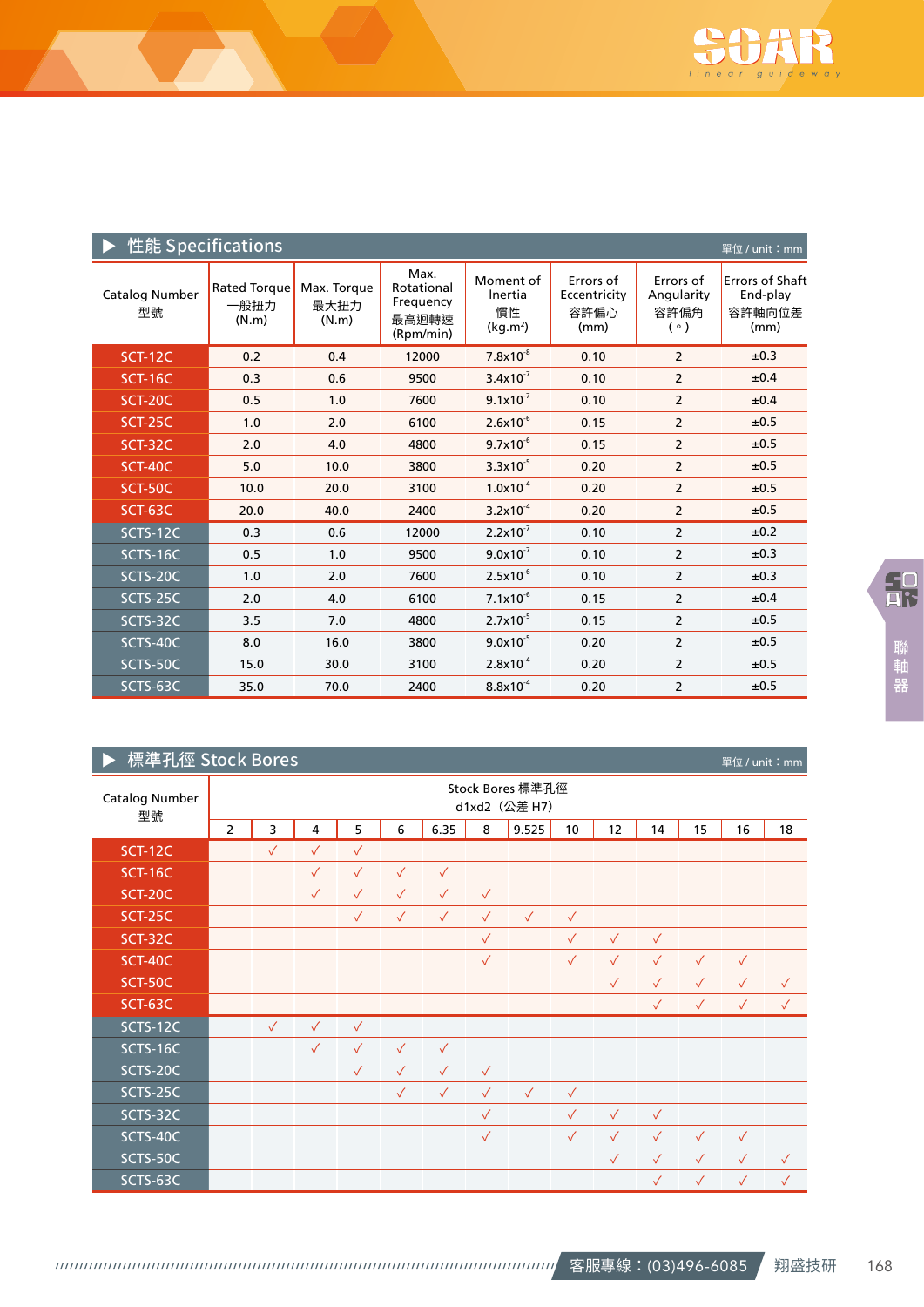

型號表示 Produce No SRJ-20-RD – ø6xø6

型號 Type 孔徑 Inside dia

# **爪型 / 止付螺絲固定式 / 撓性聯軸器 SRJ**

**Jaw / Set screw tyep / Flexible coupling**



# ◈ 材質 Material

鋁合金 Aluminum alloy 緩衝材:PU(紅色硬度 95Sh A) Buffer material: PU (hardness: red/95 Sh A)

# 表面處理 Surface Treament

陽極處理 Anodizing standard white

# ◈ 特性 Features

- 高扭力
- 高剛性
- 抗震佳
- 較大及切削機構
- 適用溫度環境 -30℃ ~ 80℃
- 固定方式:止付螺絲固定式



- High rigid
- Great shock reslstamce
- 適合用於一般傳動機構、慣性 Suitable for general transmission, high inertia and cutting mechanism.
	- Operating temperatures: 30℃~80℃
	- Fixed mode: Set screw type







外徴 の20~030

外得 040~065

| 尺寸 Dimension<br>單位/unit: mm |    |    |     |      |      |      |                |     |                    |         |  |  |  |
|-----------------------------|----|----|-----|------|------|------|----------------|-----|--------------------|---------|--|--|--|
| Catalog Number              | D  |    | L.  | Е    | F    | G    | м              |     | d1xd2<br>標準孔徑 (H7) | Mass 重量 |  |  |  |
| 型號                          |    |    |     |      |      |      |                | Min | Max                | (g)     |  |  |  |
| <b>SRJ-20-RD</b>            | 20 | 10 | 30  | 9    | 0.5  | 5    | M <sub>3</sub> | 5   | 9.525              | 18      |  |  |  |
| <b>SRJ-30-RD</b>            | 30 | 11 | 35  | 11   | 0.5  | 5.5  | M4             | 6   | 14                 | 50      |  |  |  |
| <b>SRJ-40-RD</b>            | 40 | 25 | 66  | 14   | 1.0  | 12.5 | M <sub>5</sub> | 8   | 19                 | 190     |  |  |  |
| SRJ-40S-RD                  | 40 | 14 | 44  | 14   | 1.0  | 7.0  | M <sub>5</sub> | 8   | 19                 | 170     |  |  |  |
| <b>SRJ-55-RD</b>            | 55 | 30 | 78  | 16   | 1.0  | 15.0 | M <sub>6</sub> | 12  | 25                 | 350     |  |  |  |
| <b>SRJ-65-RD</b>            | 65 | 35 | 90  | 17.5 | 1.25 | 17.5 | M <sub>8</sub> | 15  | 35                 | 570     |  |  |  |
| SRJ-80-RD                   | 80 | 45 | 114 | 21   | 1.5  | 22.5 | M <sub>8</sub> | 15  | 45                 | 1400    |  |  |  |

| 性能 Specifications<br>單位 / unit: mm |                                      |                              |                                                    |                                                    |                                           |                                              |                                                      |  |  |  |  |  |
|------------------------------------|--------------------------------------|------------------------------|----------------------------------------------------|----------------------------------------------------|-------------------------------------------|----------------------------------------------|------------------------------------------------------|--|--|--|--|--|
| Catalog Number<br>型號               | <b>Rated Torque</b><br>一般扭力<br>(N.m) | Max. Torque<br>最大扭力<br>(N.m) | Max. Rotational<br>Frequency<br>最高迴轉速<br>(Rpm/min) | Moment of<br>Inertia<br>慣性<br>(kq.m <sup>2</sup> ) | Errors of<br>Eccentricity<br>容許偏心<br>(mm) | Errors of<br>Angularity<br>容許偏角<br>$\circ$ ) | <b>Errors of Shaft</b><br>End-play<br>容許軸向位差<br>(mm) |  |  |  |  |  |
| <b>SRJ-20-RD</b>                   | 5                                    | 10                           | 23000                                              | $1.0x10^{-6}$                                      | 0.10                                      | 1.0                                          | ±0.4                                                 |  |  |  |  |  |
| <b>SRJ-30-RD</b>                   | 12.5                                 | 25                           | 19000                                              | $5.8x10^{-6}$                                      | 0.10                                      | 1.0                                          | ±0.5                                                 |  |  |  |  |  |
| <b>SRJ-40-RD</b>                   | 17                                   | 34                           | 14000                                              | $4.0x10^{-5}$                                      | 0.10                                      | 1.0                                          | ±0.6                                                 |  |  |  |  |  |
| SRJ-40S-RD                         | 17                                   | 34                           | 14000                                              | $3.9x10^{-5}$                                      | 0.10                                      | 1.0                                          | ±0.6                                                 |  |  |  |  |  |
| <b>SRJ-55-RD</b>                   | 60                                   | 120                          | 10500                                              | $1.6x10^{-4}$                                      | 0.10                                      | 1.0                                          | ±0.7                                                 |  |  |  |  |  |
| <b>SRJ-65-RD</b>                   | 160                                  | 320                          | 8500                                               | $3.8x10^{-4}$                                      | 0.10                                      | 1.0                                          | ±0.75                                                |  |  |  |  |  |
| <b>SRJ-80-RD</b>                   | 400                                  | 900                          | 7100                                               | $6.3x10^{-3}$                                      | 0.10                                      | 1.0                                          | ±0.8                                                 |  |  |  |  |  |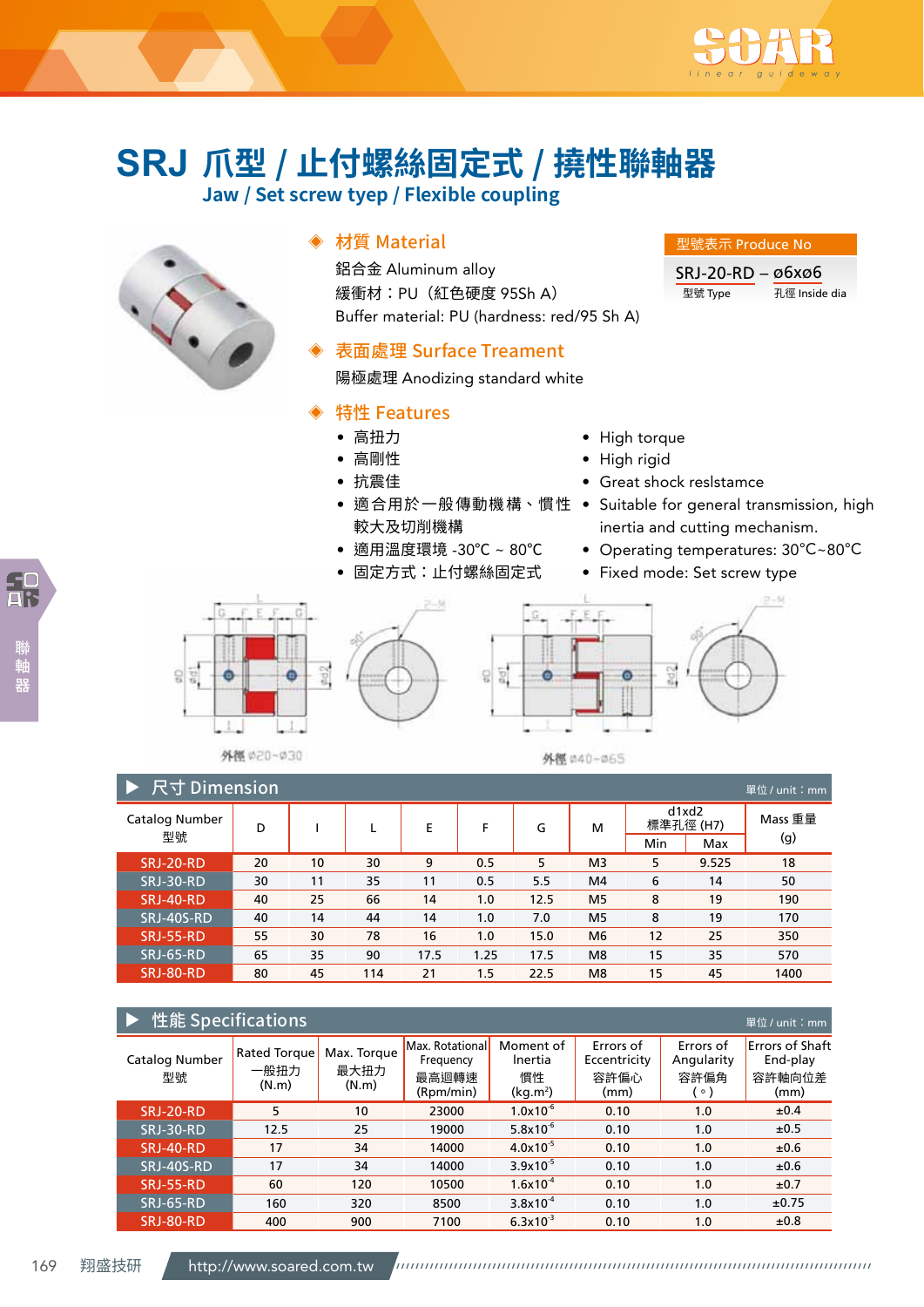

# **爪型 / 夾緊式 / 撓性聯軸器 SRJ-C Jaw / Clamp tyep / Flexible coupling**



## ◈ 材質 Material

鋁合金 Aluminum alloy 緩衝材:PU(紅色硬度 95Sh A) Buffer material: PU (hardness: red/95 Sh A)

# 表面處理 Surface Treament

陽極處理 Anodizing standard white

### ◈ 特性 Features

- 高扭力
- 高剛性
- 抗震佳
- 較大及切削機構
- 適用溫度環境 -30℃ ~ 80℃
- 固定方式:夾緊式
- High torque
- High rigid
- Great shock reslstamce
- 適合用於一般傳動機構、慣性 Suitable for general transmission, high inertia and cutting mechanism.

型號表示 Produce No SRJ-20C – ø6xø6

型號 Type 孔徑 Inside dia

• Operating temperatures: 30℃~80℃

 $2 - M$ 

• Fixed mode: Clamp type





ALCOHOL: A 2010 CALCULAR

|                             |    |    |     |      | ALCOHOL: ALCOHOL: ALCOHOL: |      |      |                |     |                    |         |  |  |
|-----------------------------|----|----|-----|------|----------------------------|------|------|----------------|-----|--------------------|---------|--|--|
| 尺寸 Dimension<br>單位/unit: mm |    |    |     |      |                            |      |      |                |     |                    |         |  |  |
| Catalog Number              | D  |    |     | E    | F                          | G    | н    | м              |     | d1xd2<br>標準孔徑 (H7) | Mass 重量 |  |  |
| 型號                          |    |    |     |      |                            |      |      |                | Min | Max                | (g)     |  |  |
| SRJ-20C-RD                  | 20 | 10 | 30  | 9    | 0.5                        | 5.0  | 6.5  | M2.5           | 5   | 8                  | 19      |  |  |
| SRJ-30C-RD                  | 30 | 11 | 34  | 11   | 0.5                        | 5.5  | 10.0 | M4             | 6   | 14                 | 50      |  |  |
| SRJ-40C-RD                  | 40 | 25 | 66  | 14   | 1.0                        | 8.5  | 14.0 | M <sub>5</sub> | 10  | 19                 | 190     |  |  |
| SRJ-55C-RD                  | 55 | 30 | 78  | 16   | 1.0                        | 10.0 | 20.0 | M <sub>6</sub> | 15  | 25                 | 412     |  |  |
| SRJ-65C-RD                  | 65 | 35 | 90  | 17.5 | 1.25                       | 12.0 | 24.0 | M <sub>8</sub> | 12  | 35                 | 560     |  |  |
| SRJ-80C-RD                  | 80 | 45 | 114 | 21   | 1.5                        | 15.0 | 31.0 | M <sub>8</sub> | 15  | 45                 | 1400    |  |  |

 $\frac{1}{2}$ 

#### 性能 Specifications Catalog Number 型號 Rated Torque 一般扭力 (N.m) Max. Torque 最大扭力 (N.m) Max. Rotational **Frequency** 最高迴轉速 (Rpm/min) Moment of lnertia 慣性  $(kg.m<sup>2</sup>)$ Errors of Eccentricity 容許偏心 (mm) Errors of Angularity 容許偏角 (。) Errors of Shaft End-play 容許軸向位差 (mm)  $SRI-20C-RD$  5.0 10 23000 1.0x10<sup>-6</sup> 0.10 1.0 ±0.4  $SRJ-30C-RD$  12.5 25 19000  $6.1x10^{-6}$  0.10 1.0  $\pm 0.5$  $SRJ-40C-RD$  17.0 34 14000 3.8x10<sup>-5</sup> 0.10 1.0 ±0.6 SRJ-55C-RD 60.0 120 10500 1.5x10<sup>-4</sup> 0.10 1.0 ±0.7  $\textsf{SRJ-65C-RD} \textcolor{white}{0}\textcolor{white}{0.33cm} \textbf{160.0} \textcolor{white}{0.33cm} \textbf{3.800} \textcolor{white}{0.33cm} \textbf{3.8x10}^4 \textcolor{white}{0.33cm} \textbf{0.10} \textcolor{white}{0.33cm} \textbf{1.0} \textcolor{white}{0.33cm} \textbf{1.0} \textcolor{white}{0.33cm} \textbf{1.0} \textcolor{white}{0.33cm} \textbf{2.0} \textcolor{white}{0.33cm} \textbf{2.0} \textcolor{white}{0.33$  $SRJ-80C-RD$  450.0 900 7100 6.2x10<sup>-3</sup> 0.10 1.0 ±0.8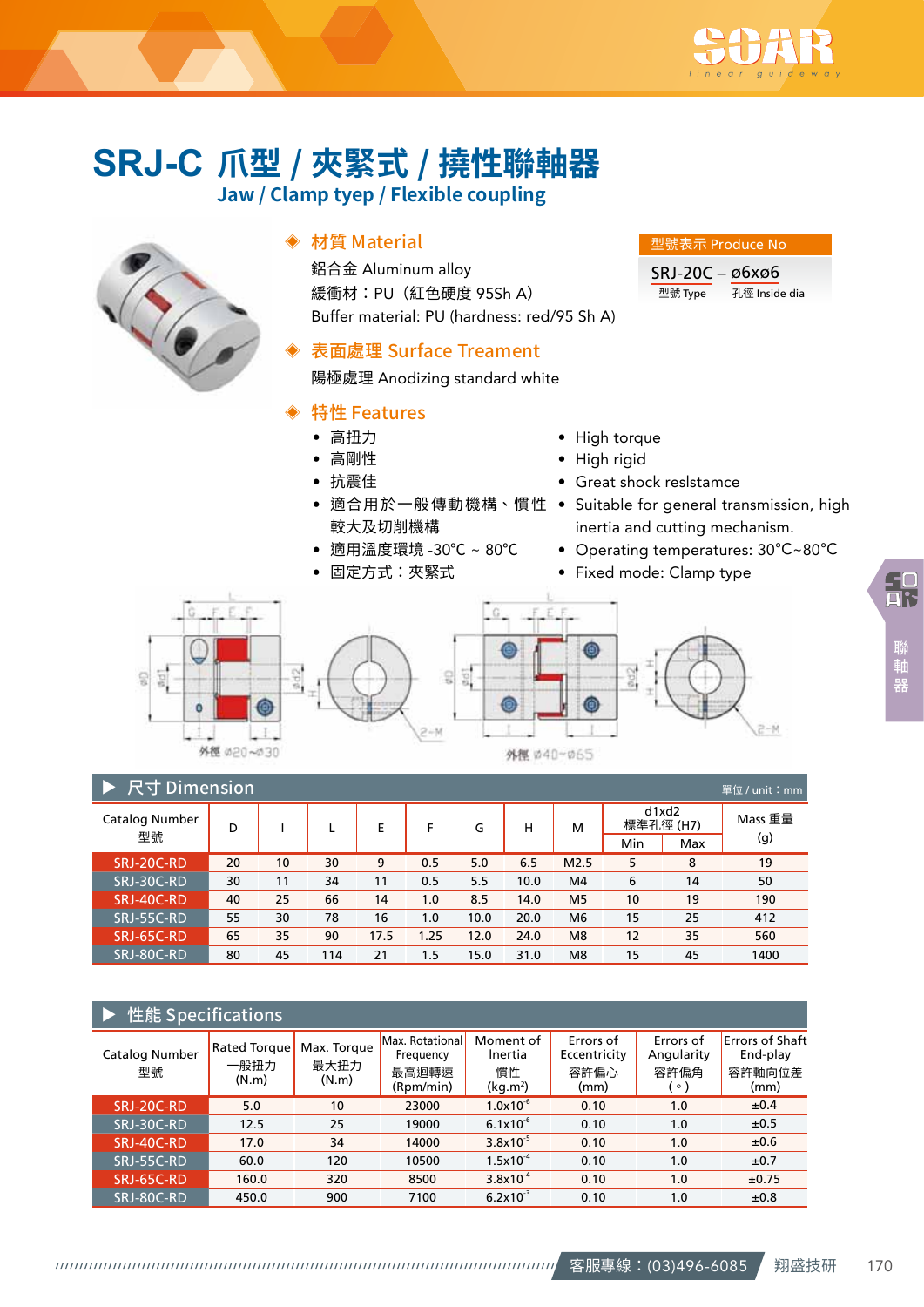

型號表示 Produce No SGS-27C – ø6xø6

型號 Type 孔徑 Inside dia

# **鋼片型 / 夾緊式 / 短型撓性聯軸器 SGS-C**

**Disk / Clamp tyep / Shorter of flexible coupling**



덞  $\frac{1}{9}$  ◈ 材質 Material

鋁合金 Aluminum alloy 緩衝材:不銹鋼彈片 Buffer material: SUS disk

# 表面處理 Surface Treament

陽極處理 Anodizing standard white

# ◈ 特性 Features

- 高剛性
- 扭力大
- 低慣性
- 零背隙
- 適用於工作母機、伺服馬達、 高精密傳動
- 固定方式:夾緊式



- High torque
- Low inertia
- Zero backlash
- Suitable for working machine, servomotor and high precision transmission mechanism.
- Fixed mode: Clamp type







 $902$ 

外徑 #40~#65

| 尺寸 Dimension,<br>單位 / unit:mm |    |      |     |      |      |                |     |                    |         |  |  |  |  |
|-------------------------------|----|------|-----|------|------|----------------|-----|--------------------|---------|--|--|--|--|
| Catalog Number<br>型號          | D  |      | F   | L    | н    | м              |     | d1xd2<br>標準孔徑 (H7) | Mass 重量 |  |  |  |  |
|                               |    |      |     |      |      |                | Min | Max                | (g)     |  |  |  |  |
| <b>SGS-27C</b>                | 27 | 10.5 | 2.5 | 23.5 | 9.0  | M <sub>3</sub> | 5   | 10                 | 32      |  |  |  |  |
| $SGS-34C$                     | 34 | 12.0 | 3.0 | 27.0 | 12.0 | M <sub>3</sub> | 6   | 14                 | 50      |  |  |  |  |
| <b>SGS-40C</b>                | 40 | 15.0 | 4.5 | 34.5 | 14.0 | M4             | 8   | 16                 | 96      |  |  |  |  |
| $SGS-45C$                     | 45 | 15.0 | 4.0 | 34.5 | 16.0 | M4             | 10  | 19                 | 110     |  |  |  |  |
| <b>SGS-50C</b>                | 50 | 20.0 | 5.5 | 46.0 | 18.0 | M <sub>5</sub> | 10  | 22                 | 215     |  |  |  |  |
| $SGS-57C$                     | 57 | 20.0 | 5.5 | 46.0 | 21.0 | M <sub>5</sub> | 12  | 25                 | 240     |  |  |  |  |
| <b>SGS-65C</b>                | 65 | 24.0 | 7.0 | 55.0 | 25.0 | M <sub>6</sub> | 12  | 28                 | 445     |  |  |  |  |

믋

| 性能 Specifications<br>單位 / unit:mm |                                      |                              |                                                    |                                                    |                                           |                                              |                                                      |  |  |  |  |  |  |
|-----------------------------------|--------------------------------------|------------------------------|----------------------------------------------------|----------------------------------------------------|-------------------------------------------|----------------------------------------------|------------------------------------------------------|--|--|--|--|--|--|
| <b>Catalog Number</b><br>型號       | <b>Rated Torque</b><br>一般扭力<br>(N.m) | Max. Torque<br>最大扭力<br>(N.m) | Max. Rotational<br>Frequency<br>最高迴轉速<br>(Rpm/min) | Moment of<br>Inertia<br>慣性<br>(kq.m <sup>2</sup> ) | Errors of<br>Eccentricity<br>容許偏心<br>(mm) | Errors of<br>Angularity<br>容許偏角<br>$\circ$ ) | <b>Errors of Shaft</b><br>End-play<br>容許軸向位差<br>(mm) |  |  |  |  |  |  |
| <b>SGS-27C</b>                    | 1.5                                  | 3                            | 10000                                              | $2.5x10^{-6}$                                      | 0.02                                      | 1.0                                          | ±0.15                                                |  |  |  |  |  |  |
| SGS-34C                           | 3                                    | 6                            | 10000                                              | $8.2 \times 10^{-6}$                               | 0.02                                      | 1.0                                          | ±0.20                                                |  |  |  |  |  |  |
| <b>SGS-40C</b>                    | 7                                    | 14                           | 10000                                              | $19.0x10^{-6}$                                     | 0.02                                      | 1.0                                          | ±0.25                                                |  |  |  |  |  |  |
| $SGS-45C$                         | 10                                   | 20                           | 10000                                              | $29.7 \times 10^{-6}$                              | 0.02                                      | 1.0                                          | ±0.30                                                |  |  |  |  |  |  |
| <b>SGS-50C</b>                    | 17                                   | 34                           | 10000                                              | $75.0x10^{-6}$                                     | 0.02                                      | 1.0                                          | ±0.30                                                |  |  |  |  |  |  |
| $SGS-57C$                         | 25                                   | 50                           | 10000                                              | $100.0x10^{-6}$                                    | 0.02                                      | 1.0                                          | ±0.40                                                |  |  |  |  |  |  |
| <b>SGS-65C</b>                    | 25                                   | 110                          | 10000                                              | $250.0x10^{-6}$                                    | 0.02                                      | 1.0                                          | ±0.40                                                |  |  |  |  |  |  |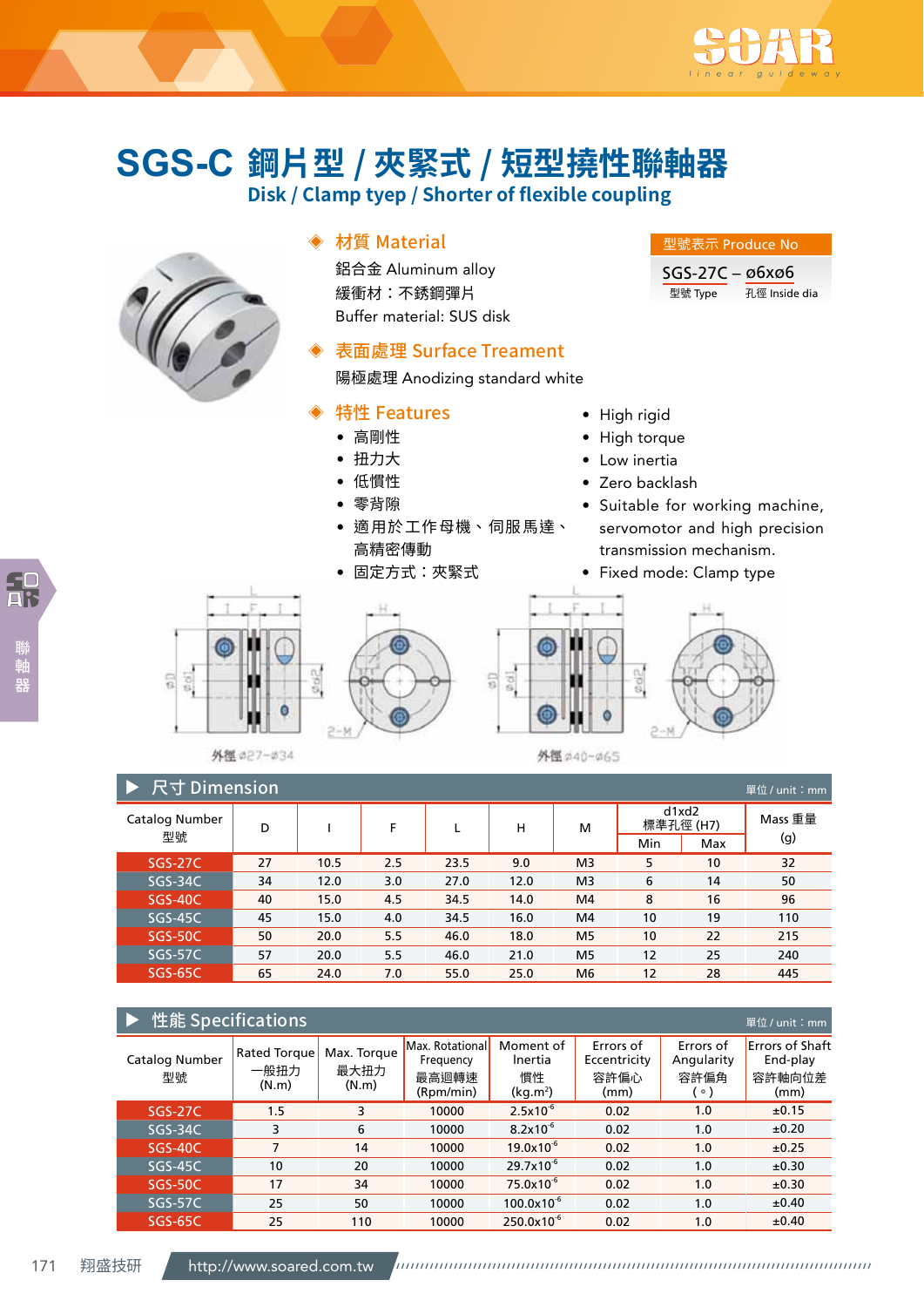

# **鋼片型 / 夾緊式 / 撓性聯軸器 SGL-C**

**Disk / Clamp tyep / Flexible coupling**



# ◈ 材質 Material

鋁合金 Aluminum alloy 緩衝材:不銹鋼彈片 Buffer material: SUS disk

# 表面處理 Surface Treament

陽極處理 Anodizing standard white

## ◈ 特性 Features

- 扭力大
- 偏角誤差較佳
- 低慣性
- 零背隙
- 適用於工作母機、伺服馬達、 高精密傳動
- 固定方式:夾緊式

# • High torque

- High deflection
- Low inertia
- Zero backlash
- Suitable for working machine, servomotor and high precision transmission mechanism.

型號表示 Produce No SGL-40C – ø8xø8

型號 Type 孔徑 Inside dia

• Fixed mode: Clamp type



外徑 #27~#34

外徑 040-065

| 尺寸 Dimension<br>單位/unit: mm |    |      |     |     |      |      |                         |     |     |         |  |
|-----------------------------|----|------|-----|-----|------|------|-------------------------|-----|-----|---------|--|
| Catalog Number              | D  |      | F   | G   |      | н    | d1xd2<br>標準孔徑 (H7)<br>м |     |     | Mass 重量 |  |
| 型號                          |    |      |     |     |      |      |                         | Min | Max | (g)     |  |
| <b>SGL-27C</b>              | 27 | 10.5 | 2.5 | 6   | 32   | 9.0  | $2-M3$                  | 5   | 10  | 40      |  |
| SGL-34C                     | 34 | 12.0 | 3.0 | 7.5 | 37.5 | 12.0 | $2-M3$                  | 6   | 14  | 70      |  |
| SGL-40C                     | 40 | 15.0 | 4.5 | 9   | 48   | 14.0 | $4-M4$                  | 8   | 16  | 130     |  |
| $SGL-45C$                   | 45 | 15.0 | 4.5 | 9   | 48   | 16.0 | $4-M4$                  | 10  | 19  | 170     |  |
| <b>SGL-50C</b>              | 50 | 20.0 | 6.0 | 11  | 63   | 18.0 | $4-M5$                  | 10  | 22  | 290     |  |
| SGL-57C                     | 57 | 20.0 | 6.0 | 11  | 63   | 21.0 | $4-M5$                  | 12  | 25  | 320     |  |
| <b>SGL-65C</b>              | 65 | 24.0 | 7.0 | 14  | 76   | 25.0 | $4-M6$                  | 12  | 28  | 570     |  |

# **ト**性能 Specifications

| $1 + 70$             |                                      |                              |                                                    |                                          |                                           |                                            | $-1$ . The set of $\sim$                             |
|----------------------|--------------------------------------|------------------------------|----------------------------------------------------|------------------------------------------|-------------------------------------------|--------------------------------------------|------------------------------------------------------|
| Catalog Number<br>型號 | <b>Rated Torque</b><br>一般扭力<br>(N.m) | Max. Torque<br>最大扭力<br>(N.m) | Max. Rotational<br>Frequency<br>最高迴轉速<br>(Rpm/min) | Moment of<br>Inertia<br>慣性<br>$(kg.m^2)$ | Errors of<br>Eccentricity<br>容許偏心<br>(mm) | Errors of<br>Angularity<br>容許偏角<br>$\circ$ | <b>Errors of Shaft</b><br>End-play<br>容許軸向位差<br>(mm) |
| <b>SGL-27C</b>       | 1.5                                  | 3                            | 10000                                              | $3.0x10^{-6}$                            | 0.15                                      | 1.5                                        | ±0.33                                                |
| SGL-34C              | 3                                    | 6                            | 10000                                              | $10.5x10^{-6}$                           | 0.17                                      | 1.5                                        | ±0.4                                                 |
| SGL-40C              | 7                                    | 14                           | 10000                                              | $26.4x10^{-6}$                           | 0.23                                      | 1.5                                        | ±0.5                                                 |
| SGL-45C              | 10                                   | 20                           | 10000                                              | $41.7x10^{-6}$                           | 0.23                                      | 1.5                                        | ±0.6                                                 |
| SGL-50C              | 17                                   | 34                           | 10000                                              | $135.0x10^{-6}$                          | 0.23                                      | 1.5                                        | ±0.8                                                 |
| SGL-57C              | 25                                   | 50                           | 10000                                              | $144.0x10^{-6}$                          | 0.23                                      | 1.5                                        | ±0.8                                                 |
| <b>SGL-65C</b>       | 55                                   | 110                          | 10000                                              | $360.0x10^{-6}$                          | 0.28                                      | 1.5                                        | ±0.9                                                 |

ー<br><sub>器位 / unit:mn</sub>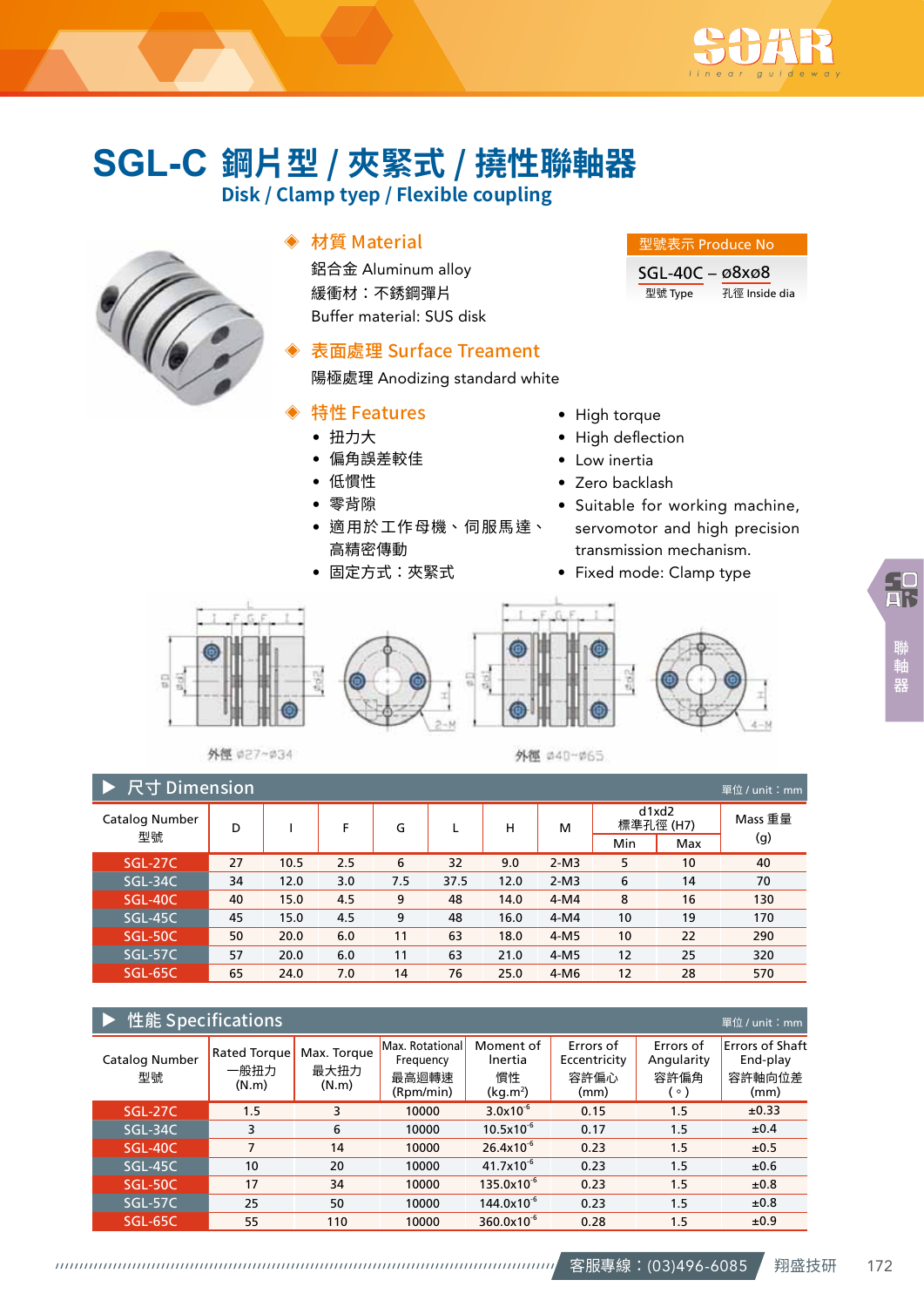

# **十字滑動型 / 止付螺絲固定式 / 撓性聯軸器 SOT**

**Oldham / Set screw tyep / Flexible coupling**



# ◈ 材質 Material

鋁合金 Aluminum alloy 緩衝材:尼龍 Buffer material: Nylon

# 表面處理 Surface Treament

陽極處理 Anodizing standard white

# ◈ 特性 Features

- 高剛性
- 絕緣性佳
- 組合容易
- 可吸收較大的偏心偏角
- 適用溫度環境:-20℃ ~ 80℃
- 固定方式:止付螺絲固定式

#### 型號表示 Produce No

SOT-40 – ø8xø8 型號 Type 孔徑 Inside dia

• High rigid

V.

- High insulation
- Handy assembly
- Larger eccentricity and error of angle deviation allowable
- Operating temperatures: -20℃~80℃
- Fixed mode: Set screw type



| ▶ 尺寸 Dimension<br>單位 / unit:mm |               |    |      |    |      |                    |     |         |     |  |
|--------------------------------|---------------|----|------|----|------|--------------------|-----|---------|-----|--|
| Catalog Number                 | D             |    |      | G  | м    | d1xd2<br>標準孔徑 (H7) |     | Mass 重量 |     |  |
|                                | 型號            |    |      |    |      |                    | Min | Max     | (g) |  |
|                                | <b>SOT-16</b> | 16 | 7    | 18 | 3.5  | M <sub>3</sub>     | 4   | 6.35    | 7   |  |
|                                | <b>SOT-20</b> | 20 | 10   | 22 | 4.5  | M4                 | 5   | 8       | 14  |  |
|                                | <b>SOT-25</b> | 25 | 12   | 28 | 6.0  | M <sub>5</sub>     | 5   | 10      | 30  |  |
|                                | <b>SOT-32</b> | 32 | 14   | 33 | 7.0  | M <sub>6</sub>     | 8   | 14      | 52  |  |
|                                | <b>SOT-40</b> | 40 | 15   | 35 | 7.5  | M <sub>6</sub>     | 10  | 16      | 90  |  |
|                                | <b>SOT-50</b> | 50 | 16.5 | 38 | 8.0  | M <sub>8</sub>     | 14  | 20      | 152 |  |
|                                | <b>SOT-63</b> | 63 | 20.5 | 47 | 10.5 | M <sub>8</sub>     | 15  | 25      | 318 |  |

| 性能 Specifications<br>單位 / unit: mm |                               |                              |                                                    |                                                    |                                           |                                            |  |  |  |  |  |  |
|------------------------------------|-------------------------------|------------------------------|----------------------------------------------------|----------------------------------------------------|-------------------------------------------|--------------------------------------------|--|--|--|--|--|--|
| Catalog Number<br>型號               | Rated Torque<br>一般扭力<br>(N.m) | Max. Torque<br>最大扭力<br>(N.m) | Max. Rotational<br>Frequency<br>最高迴轉速<br>(Rpm/min) | Moment of<br>Inertia<br>慣性<br>(kq.m <sup>2</sup> ) | Errors of<br>Eccentricity<br>容許偏心<br>(mm) | Errors of<br>Angularity<br>容許偏角<br>$\circ$ |  |  |  |  |  |  |
| <b>SOT-16</b>                      | 0.7                           | 1.4                          | 9500                                               | $3.2 \times 10^{-7}$                               | 1.0                                       | 3                                          |  |  |  |  |  |  |
| <b>SOT-20</b>                      | 1.2                           | 2.4                          | 7600                                               | $1.0x10^{-6}$                                      | 1.5                                       | 3                                          |  |  |  |  |  |  |
| <b>SOT-25</b>                      | 2.0                           | 4.0                          | 6100                                               | $3.0x10^{-6}$                                      | 2.0                                       | 3                                          |  |  |  |  |  |  |
| <b>SOT-32</b>                      | 4.5                           | 9.0                          | 4800                                               | $9.5x10^{-6}$                                      | 2.5                                       | 3                                          |  |  |  |  |  |  |
| <b>SOT-40</b>                      | 9.0                           | 18.0                         | 3800                                               | $2.3x10^{-5}$                                      | 3.0                                       | 3                                          |  |  |  |  |  |  |
| <b>SOT-50</b>                      | 18.0                          | 36.0                         | 3100                                               | $6.7x10^{-5}$                                      | 3.5                                       | 3                                          |  |  |  |  |  |  |
| SOT-63                             | 36.0                          | 72.0                         | 2400                                               | $2.2 \times 10^{-4}$                               | 4.0                                       | 3                                          |  |  |  |  |  |  |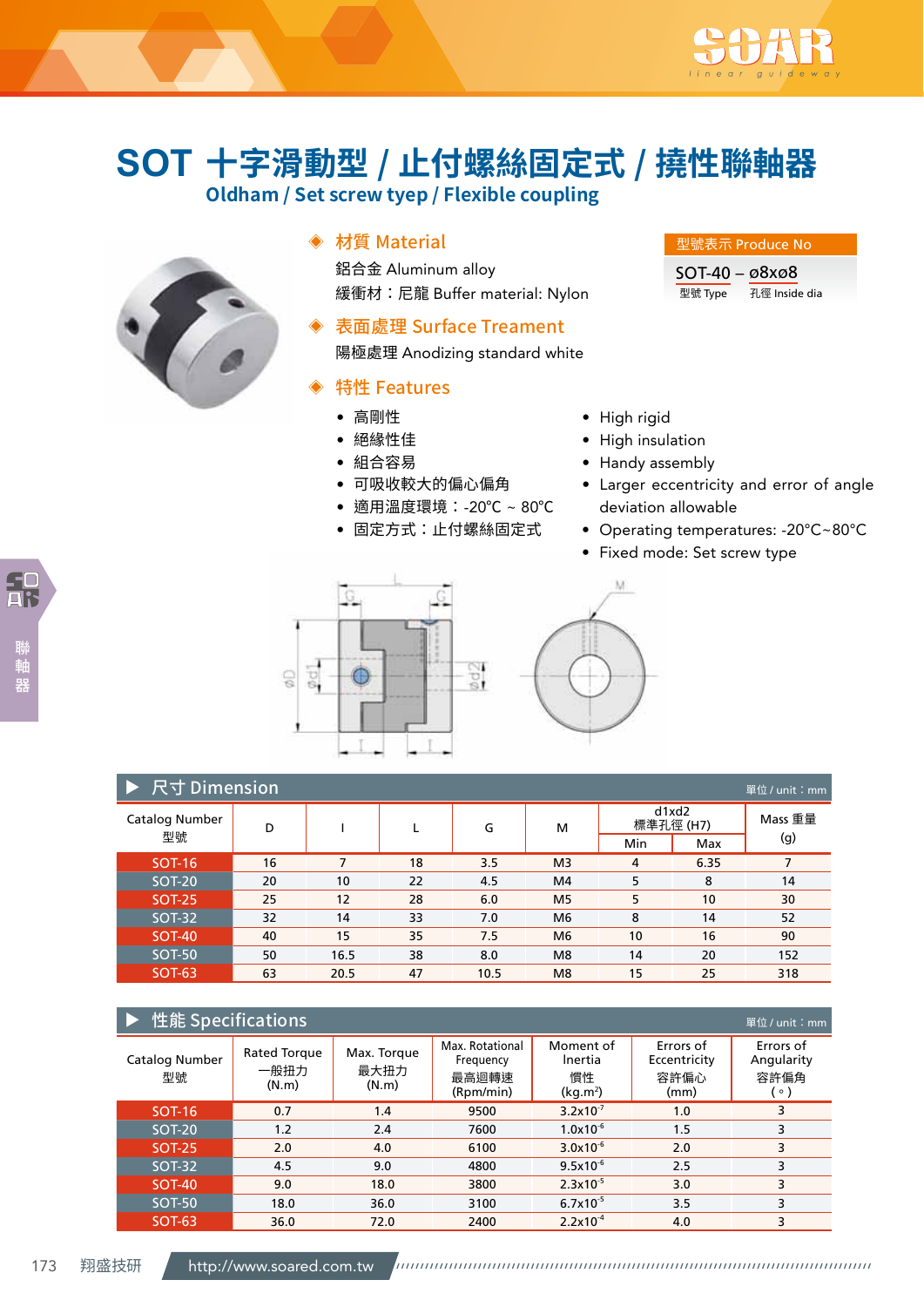

# **十字滑動型 / 夾緊式 / 撓性聯軸器 SOT-C**

**Oldham / Clamp tyep / Flexible coupling**



# ◈ 材質 Material

鋁合金 Aluminum alloy 緩衝材:尼龍 Buffer material: Nylon

# 表面處理 Surface Treament

陽極處理 Anodizing standard white

# ◈ 特性 Features

- 高剛性
- 絕緣性佳
- 組合容易
- 可吸收較大的偏心偏角
- 適用溫度環境:-20℃ ~ 80℃
- 固定方式:夾緊式

### 型號表示 Produce No

SOT-40C – ø8xø8 型號 Type 孔徑 Inside dia

- High rigid
- High insulation
- Handy assembly
- Larger eccentricity and error of angle deviation allowable
- Operating temperatures: -20℃~80℃
- Fixed mode: Clamp type



外徑 #20~#32



外徑 #40~#63

| 尺寸 Dimension<br>單位 / unit: mm |    |      |    |      |      |                |                    |      |         |  |  |
|-------------------------------|----|------|----|------|------|----------------|--------------------|------|---------|--|--|
| Catalog Number                | D  |      | L  | G    | н    | м              | d1xd2<br>標準孔徑 (H7) |      | Mass 重量 |  |  |
| 型號                            |    |      |    |      |      |                | Min                | Max  | (g)     |  |  |
| <b>SOT-16C</b>                | 16 | 13   | 29 | 3.0  | 5.0  | M2.5           | 4                  | 6.35 | 12      |  |  |
| SOT-20C                       | 20 | 15   | 33 | 3.0  | 6.5  | M <sub>3</sub> | 5                  | 8.0  | 20      |  |  |
| <b>SOT-25C</b>                | 25 | 18   | 39 | 4.0  | 9.0  | M <sub>3</sub> | 5                  | 10.0 | 40      |  |  |
| SOT-32C                       | 32 | 20   | 45 | 5.0  | 11.0 | M4             | 6                  | 14.0 | 80      |  |  |
| <b>SOT-40C</b>                | 40 | 22.5 | 50 | 5.5  | 13.0 | M <sub>5</sub> | 8                  | 16.0 | 130     |  |  |
| SOT-50C                       | 50 | 26.5 | 58 | 6.25 | 16.0 | M <sub>6</sub> | 12                 | 22.0 | 240     |  |  |
| <b>SOT-63C</b>                | 63 | 32.5 | 71 | 8.0  | 21.0 | M <sub>8</sub> | 15                 | 25.0 | 480     |  |  |

| 性能 Specificat <u>ions</u><br>單位 / unit:mm |                               |                              |                                                    |                                                    |                                           |                                            |  |  |  |  |  |
|-------------------------------------------|-------------------------------|------------------------------|----------------------------------------------------|----------------------------------------------------|-------------------------------------------|--------------------------------------------|--|--|--|--|--|
| Catalog Number<br>型號                      | Rated Torque<br>一般扭力<br>(N.m) | Max. Torque<br>最大扭力<br>(N.m) | Max. Rotational<br>Frequency<br>最高迴轉速<br>(Rpm/min) | Moment of<br>Inertia<br>慣性<br>(kq.m <sup>2</sup> ) | Errors of<br>Eccentricity<br>容許偏心<br>(mm) | Errors of<br>Angularity<br>容許偏角<br>$\circ$ |  |  |  |  |  |
| <b>SOT-16C</b>                            | 0.7                           | 1.4                          | 9500                                               | $5.8 \times 10^{-7}$                               | 1.0                                       | 3                                          |  |  |  |  |  |
| SOT-20C                                   | 1.2                           | 2.4                          | 7600                                               | $1.5x10^{-6}$                                      | 1.5                                       | 3                                          |  |  |  |  |  |
| <b>SOT-25C</b>                            | 2.0                           | 4.0                          | 6100                                               | $4.4x10^{-6}$                                      | 2.0                                       | 3                                          |  |  |  |  |  |
| SOT-32C                                   | 4.5                           | 9.0                          | 4800                                               | $1.4x10^{-5}$                                      | 2.5                                       | 3                                          |  |  |  |  |  |
| <b>SOT-40C</b>                            | 9.0                           | 18.0                         | 3800                                               | $4.1x10^{-5}$                                      | 3.0                                       | 3                                          |  |  |  |  |  |
| SOT-50C                                   | 18.0                          | 36.0                         | 3100                                               | $1.2x10^{-5}$                                      | 3.5                                       | 3                                          |  |  |  |  |  |
| SOT-63C                                   | 36.0                          | 72.0                         | 2400                                               | $3.7x10^{-4}$                                      | 4.0                                       | 3                                          |  |  |  |  |  |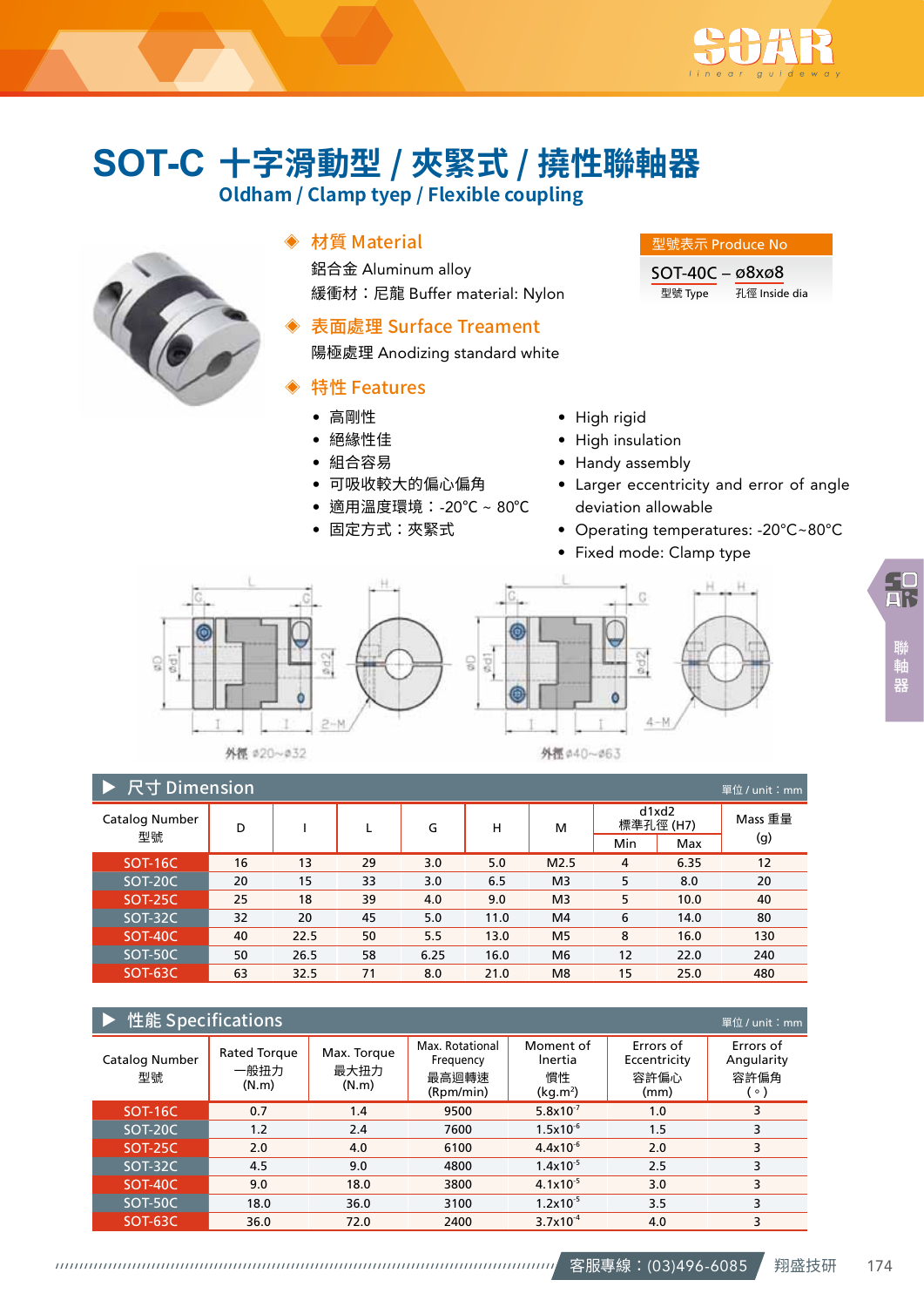

# **止付螺絲固定式 / 剛性聯軸器 SCG / SCGS**

**Set screw tyep / Rigid coupling**



# ◈ 材質 Material

SCG 系列: 鋁合金 Aluminum alloy SCGS 系列:不銹鋼 Stainless steel

### ◈ 表面處理 Surface Treament

陽極處理 Anodizing standard white

# ◈ 特性 Features

- 一體成型
- 超高剛性
- 高扭力
- 低慣性
- 固定方式:止付螺絲固定式

#### 型號表示 Produce No

SCG-20 – ø6xø6 型號 Type 孔徑 Inside dia

• One-body shape

- Super high rigid
- High torque
- Low inertia
- Fixed mode: Set screw type



|                      | ▶ 尺寸 Dimension<br>單位/unit: mm |    |    |                |                    |     |         |  |  |  |  |  |
|----------------------|-------------------------------|----|----|----------------|--------------------|-----|---------|--|--|--|--|--|
| Catalog Number<br>型號 | D                             |    | G  | м              | d1xd2<br>標準孔徑 (H7) |     | Mass 重量 |  |  |  |  |  |
|                      |                               |    |    |                | Min                | Max | (g)     |  |  |  |  |  |
| $SCG-16$             | 16                            | 24 | 6  | M <sub>3</sub> | 5.                 | 8   | 11      |  |  |  |  |  |
| $SCG-20$             | 20                            | 30 | 7  | M4             | 6                  | 10  | 20      |  |  |  |  |  |
| $SCG-25$             | 25                            | 36 | 9  | M4             | 6                  | 12  | 45      |  |  |  |  |  |
| $SCG-32$             | 32                            | 41 | 10 | M <sub>5</sub> | 8                  | 16  | 89      |  |  |  |  |  |
| $SCGS-16$            | 16                            | 24 | 6  | M <sub>3</sub> | 5.                 | 8   | 31      |  |  |  |  |  |
| SCGS-20              | 20                            | 30 | 7  | M4             | 6                  | 10  | 69      |  |  |  |  |  |
| SCGS-25              | 25                            | 36 | 9  | M4             | 6                  | 12  | 133     |  |  |  |  |  |
| SCGS-32              | 32                            | 41 | 10 | M <sub>5</sub> | 8                  | 16  | 253     |  |  |  |  |  |

| 性能 Specifications<br>單位 / unit: mm |                                      |                              |                                                 |                                                 |  |  |  |  |  |  |
|------------------------------------|--------------------------------------|------------------------------|-------------------------------------------------|-------------------------------------------------|--|--|--|--|--|--|
| Catalog Number<br>型號               | <b>Rated Torque</b><br>一般扭力<br>(N.m) | Max. Torque<br>最大扭力<br>(N.m) | Max. Rotational Frequency<br>最高迴轉速<br>(Rpm/min) | Moment of Inertia<br>慣性<br>(kq.m <sup>2</sup> ) |  |  |  |  |  |  |
| $SCG-16$                           | 0.3                                  | 0.6                          | 24000                                           | $4.4 \times 10^{-7}$                            |  |  |  |  |  |  |
| $SCG-20$                           | 0.5                                  | 1.0                          | 19000                                           | $1.3x10^{-6}$                                   |  |  |  |  |  |  |
| $SCG-25$                           | 1.0                                  | 2.0                          | 15000                                           | $3.9x10^{-6}$                                   |  |  |  |  |  |  |
| $SCG-32$                           | 2.0                                  | 4.0                          | 12000                                           | $1.2 \times 10^{-5}$                            |  |  |  |  |  |  |
| $SCGS-16$                          | 0.3                                  | 0.6                          | 24000                                           | $1.2x10^{-6}$                                   |  |  |  |  |  |  |
| SCGS-20                            | 0.5                                  | 1.0                          | 19000                                           | $3.5x10^{-6}$                                   |  |  |  |  |  |  |
| SCGS-25                            | 1.0                                  | 2.0                          | 15000                                           | $1.0x10^{-5}$                                   |  |  |  |  |  |  |
| SCGS-32                            | 2.0                                  | 4.0                          | 12000                                           | $3.1x10^{-5}$                                   |  |  |  |  |  |  |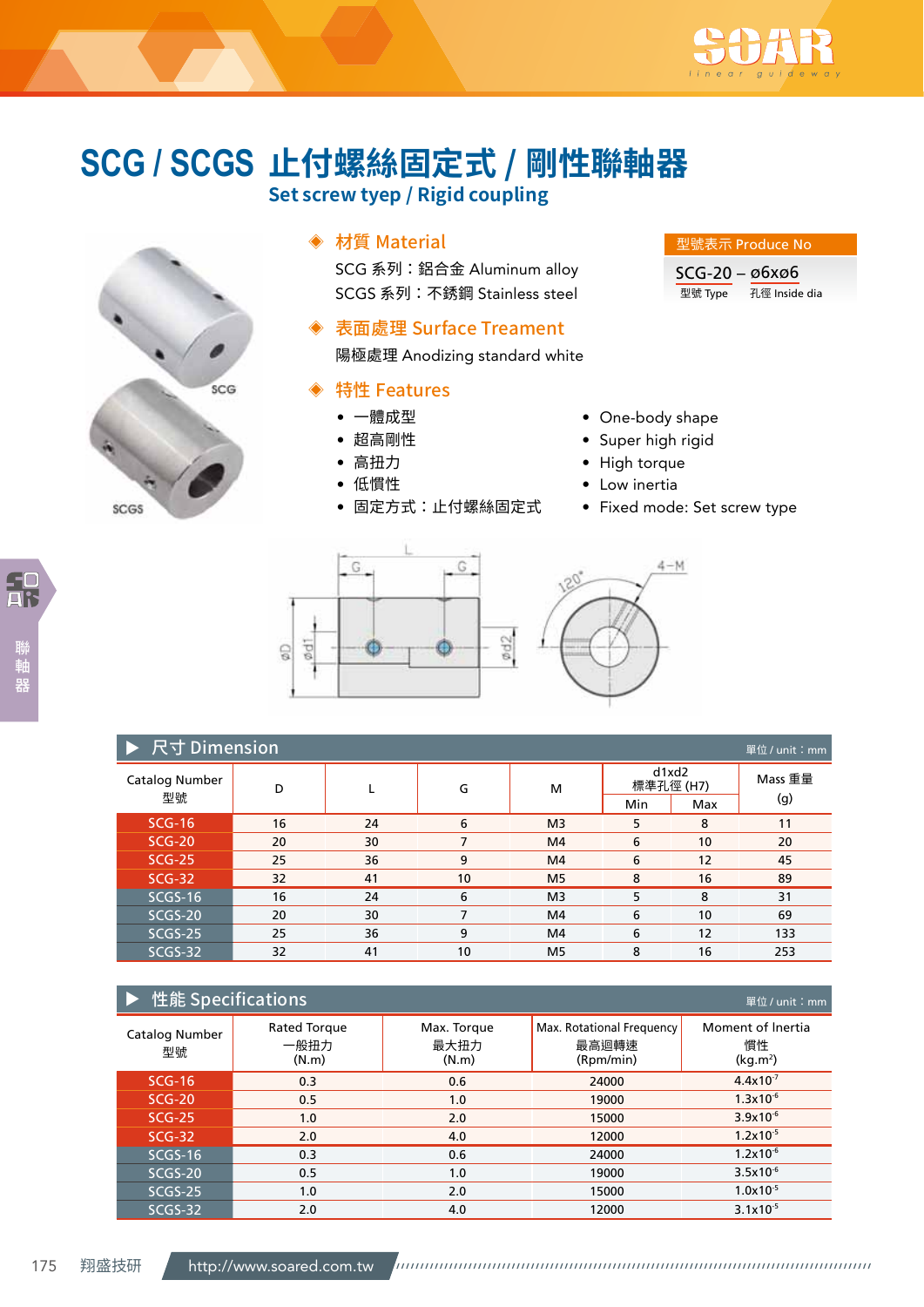

# **夾緊式 / 剛性聯軸器 SCG-C / SCGS-CClamp tyep / Rigid coupling**



SCGS-C

# ◈ 材質 Material

SCG-C 系列: 鋁合金 Aluminum alloy SCGS-C 系列:不銹鋼 Stainless steel

## ◈ 表面處理 Surface Treament

陽極處理 Anodizing standard white

### ◈ 特性 Features

- 一體成型
- 超高剛性
- 高扭力
- 低慣性

型號表示 Produce No SCG-20C – ø6xø6

型號 Type 孔徑 Inside dia

### • One-body shape

- Super high rigid
- High torque
- Low inertia
- Fixed mode: Clamp type



|                |                             |      | こうききつつ |      |     |                |                    |     |         |  |  |  |
|----------------|-----------------------------|------|--------|------|-----|----------------|--------------------|-----|---------|--|--|--|
|                | 尺寸 Dimension<br>單位/unit: mm |      |        |      |     |                |                    |     |         |  |  |  |
| Catalog Number | D                           |      | L      | G    | н   | м              | d1xd2<br>標準孔徑 (H7) |     | Mass 重量 |  |  |  |
| 型號             |                             |      |        |      |     |                | Min                | Max | (g)     |  |  |  |
| $SCG-16C$      | 16                          | 7.5  | 16     | 3.5  | 5   | M2.5           | 5                  | 6   | 11      |  |  |  |
| $SCG-20C$      | 20                          | 9.5  | 20     | 4.5  | 6.5 | M <sub>3</sub> | 6                  | 8   | 20      |  |  |  |
| $SCG-25C$      | 25                          | 12   | 25     | 6    | 9   | M4             | 6                  | 10  | 30      |  |  |  |
| $SCG-32C$      | 32                          | 15.5 | 32     | 7.5  | 11  | M4             | 8                  | 14  | 71      |  |  |  |
| SCGS-16C       | 16                          | 7.5  | 16     | 3.75 | 5   | M2.5           | 5                  | 6   | 21      |  |  |  |
| SCGS-20C       | 20                          | 9.5  | 20     | 4.75 | 6.5 | M <sub>3</sub> | 6                  | 8   | 41      |  |  |  |
| SCGS-25C       | 25                          | 12   | 25     | 6    | 9   | M4             | 6                  | 10  | 85      |  |  |  |
| SCGS-32C       | 32                          | 15.5 | 32     | 7.75 | 11  | M4             | 8                  | 14  | 160     |  |  |  |

# ▶ 性能 Specifications

| _____                |                               |                              |                                                 |                                                 |
|----------------------|-------------------------------|------------------------------|-------------------------------------------------|-------------------------------------------------|
| Catalog Number<br>型號 | Rated Torque<br>一般扭力<br>(N.m) | Max. Torque<br>最大扭力<br>(N.m) | Max. Rotational Frequency<br>最高迴轉速<br>(Rpm/min) | Moment of Inertia<br>慣性<br>(kg.m <sup>2</sup> ) |
| SCG-16C              | 0.3                           | 0.6                          | 9500                                            | $3.0x10^{-7}$                                   |
| SCG-20C              | 0.5                           | 1.0                          | 7600                                            | $8.7 \times 10^{-7}$                            |
| <b>SCG-25C</b>       | 1.0                           | 2.0                          | 6100                                            | $2.7x10^{-6}$                                   |
| SCG-32C              | 2.0                           | 4.0                          | 4800                                            | $7.1x10^{-6}$                                   |
| SCGS-16C             | 0.3                           | 0.6                          | 9500                                            | $8.0x10^{-7}$                                   |
| SCGS-20C             | 0.5                           | 1.0                          | 7600                                            | $2.4x10^{-6}$                                   |
| SCGS-25C             | 1.0                           | 2.0                          | 6100                                            | $7.3x10^{-5}$                                   |
| SCGS-32C             | 2.0                           | 4.0                          | 4800                                            | $2.5x10^{-5}$                                   |

單位 / unit:mm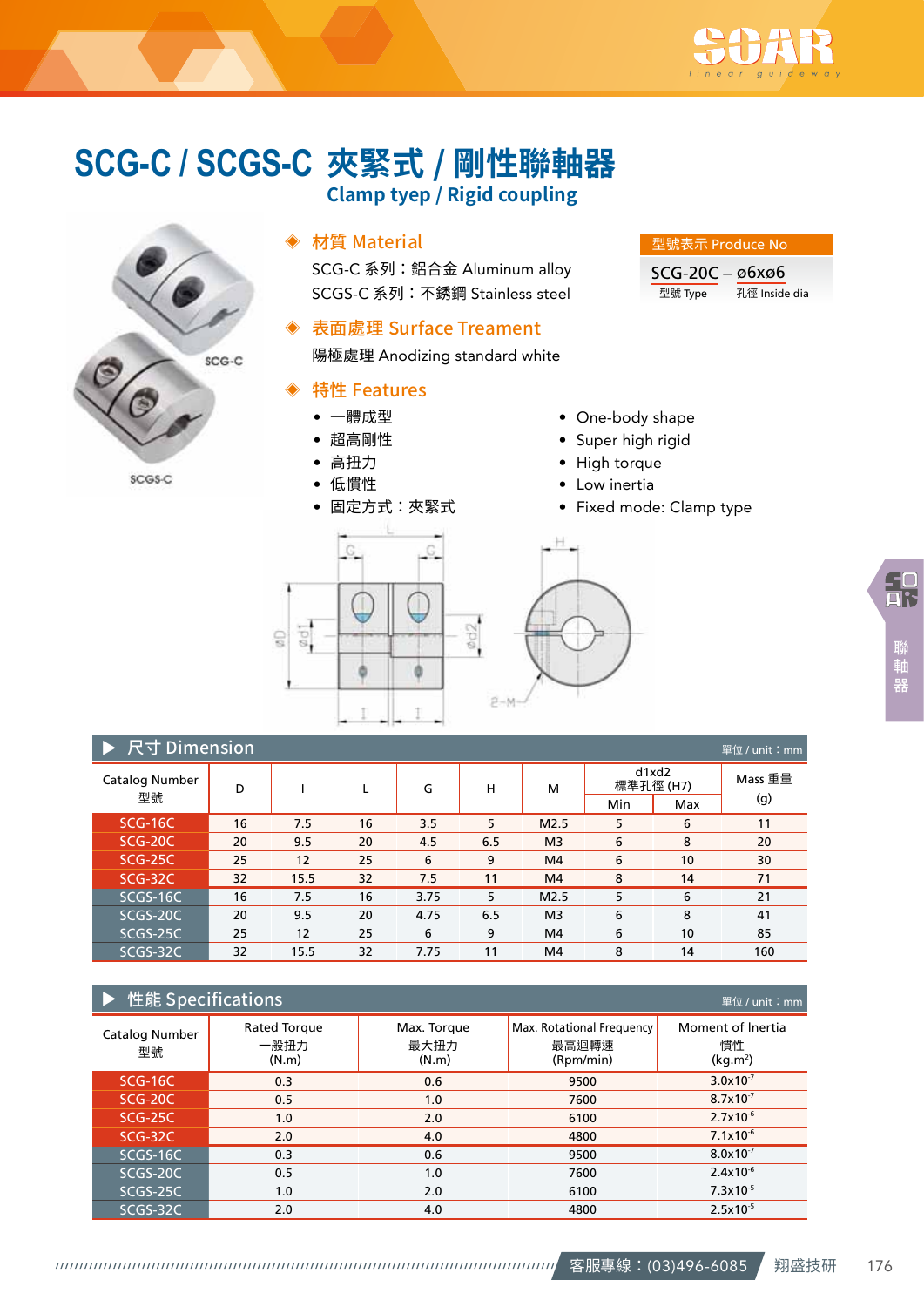

# **止付螺絲固定式 / 剛片式撓性聯軸器 SAP**

**Set screw tyep / Disk flexible coupling**



# ◈ 材質 Material

**鋼 S45C** 緩衝材:不銹鋼彈片 Buffer material: SUS disk

表面處理 Surface Treament

染黑 Dye black

# ◈ 特性 Features

- 高扭力、高剛性
- 低慣性、零背隙
- 適合用於中大型伺服馬達
- 固定方式:止付螺絲固定式
- 一般皆會鍵槽加工使之固定

SAP-82 – ø20xø20

型號 Type 孔徑 Inside dia

- High torque, High rigid
- Low inertia, zero backlash
- Applicable to large and medium servo motors
- Fixed mode: Set screw type
- Containing keyway processign for fixinc





| 尺寸 Dimension<br>單位 / unit: mm |     |     |          |     |      |    |      |     |         |                          |  |  |
|-------------------------------|-----|-----|----------|-----|------|----|------|-----|---------|--------------------------|--|--|
| Catalog Number<br>型號          | D   | В   | d<br>Min | Max |      |    | F    | н   | м       | P                        |  |  |
| $SAP-68$                      | 68  | 40  | 10       | 25  | 56   | 25 | 6    | 28  | $4-M6$  | 13                       |  |  |
| <b>SAP-82</b>                 | 82  | 54  | 12       | 35  | 56.3 | 25 | 6.3  | 34  | $4-M6$  | 13                       |  |  |
| <b>SAP-94</b>                 | 94  | 58  | 12       | 38  | 69.4 | 30 | 8.5  | 40  | $4-M8$  | 23                       |  |  |
| <b>SAP-104</b>                | 104 | 68  | 20       | 45  | 80   | 35 | 10   | 42  | $4-M8$  | 20                       |  |  |
| <b>SAP-126</b>                | 126 | 78  | 20       | 50  | 91   | 40 | 11   | 50  | 4-M10   | 25                       |  |  |
| <b>SAP-144</b>                | 144 | 88  | 20       | 60  | 102  | 45 | 12   | 57  | 4-M10   | 20                       |  |  |
| <b>SAP-168</b>                | 168 | 104 | 30       | 70  | 164  | 75 | 15.1 | 108 | $6-M10$ | $\overline{\phantom{a}}$ |  |  |
| <b>SAP-180</b>                | 180 | 120 | 30       | 85  | 176  | 80 | 16   | 115 | $6-M10$ | $\overline{\phantom{a}}$ |  |  |
| <b>SAP-215</b>                | 215 | 128 | 40       | 90  | 200  | 90 | 20   | 128 | $6-M16$ | -                        |  |  |

| 性能 Specifications<br>單位 / unit: mm |                               |                              |                                                    |                                                    |                                            |                                                      |  |  |  |  |
|------------------------------------|-------------------------------|------------------------------|----------------------------------------------------|----------------------------------------------------|--------------------------------------------|------------------------------------------------------|--|--|--|--|
| Catalog Number<br>型號               | Rated Torque<br>一般扭力<br>(N.m) | Max. Torque<br>最大扭力<br>(N.m) | Max. Rotational<br>Frequency<br>最高迴轉速<br>(Rpm/min) | Moment of<br>Inertia<br>慣性<br>(kq.m <sup>2</sup> ) | Errors of<br>Angularity<br>容許偏角<br>$\circ$ | <b>Frrors of Shaft</b><br>End-play<br>容許軸向位差<br>(mm) |  |  |  |  |
| <b>SAP-68</b>                      | 40                            | 80                           | 20000                                              | 3                                                  |                                            | ±0.8                                                 |  |  |  |  |
| <b>SAP-82</b>                      | 80                            | 160                          | 17000                                              | 8.7                                                |                                            | ±1.0                                                 |  |  |  |  |
| <b>SAP-94</b>                      | 180                           | 360                          | 15000                                              | 16                                                 |                                            | ±1.2                                                 |  |  |  |  |
| <b>SAP-104</b>                     | 245                           | 490                          | 13000                                              | 26                                                 |                                            | ±1.4                                                 |  |  |  |  |
| <b>SAP-126</b>                     | 441                           | 882                          | 11000                                              | 65                                                 |                                            | ±1.6                                                 |  |  |  |  |
| <b>SAP-144</b>                     | 780                           | 1560                         | 9000                                               | 99                                                 |                                            | ±1.8                                                 |  |  |  |  |
| <b>SAP-168</b>                     | 1170                          | 2340                         | 5100                                               | 238                                                |                                            | ±1.0                                                 |  |  |  |  |
| <b>SAP-180</b>                     | 1960                          | 3920                         | 4800                                               | 365                                                |                                            | ±1.0                                                 |  |  |  |  |
| <b>SAP-215</b>                     | 4903                          | 9806                         | 4300                                               | 830                                                |                                            | ±1.0                                                 |  |  |  |  |